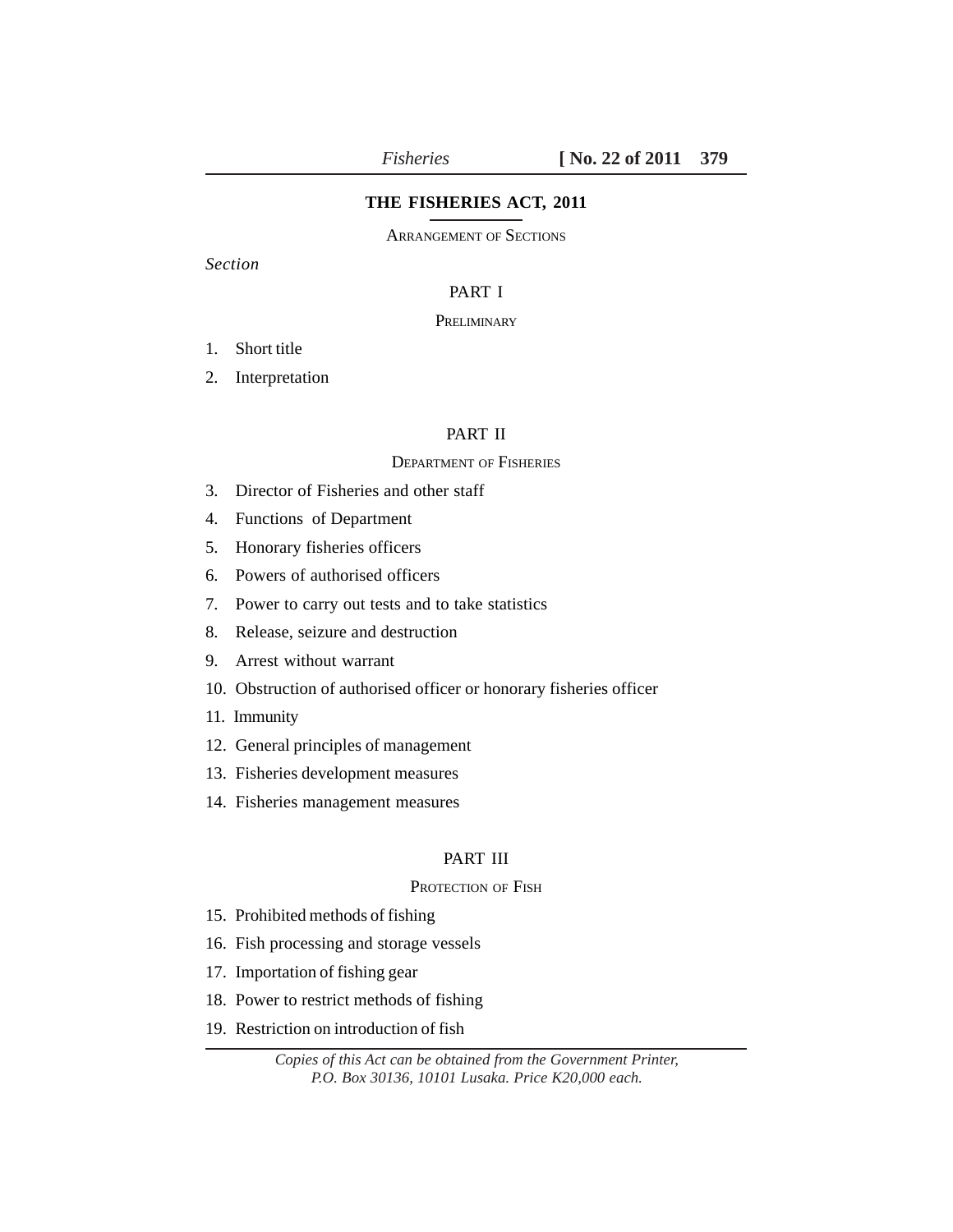- 20. Power to control introduction and spread of fish disease
- 21. Offences related to fish disease
- 22. Emergency measures
- 23. Import of fish or fish product
- 24. Importation for scientific, educational or research purposes
- 25. Export of fish or fish product

# PART IV

#### FISHERIES MANAGEMENT AREAS

- 26. Declaration of fisheries management area
- 27. Restriction on fishing in fisheries management area
- 28. Fisheries management plan
- 29. Fisheries management committee
- 30. Functions of fisheries management committee
- 31. Misuse of money of committee
- 32. Submission of report and minutes
- 33. Zone and village fisheries management committee

### PART V

# SPECIAL FISHING AREAS

- 34. Prescribed areas
- 35. Special fishing licence

# PART VI

# COMMERCIAL FISHING

- 36. Declaration of commercial fishing area
- 37. Registration of boats
- 38. Boat identification marks
- 39. Declaration of fisheries reserves

#### PART VII

#### **AQUACULTURE**

- 40. Prohibition of engaging in aquaculture without licence
- 41. Application for licence
- 42. Aquaculture licence
- 43. Conditions of aquaculture licence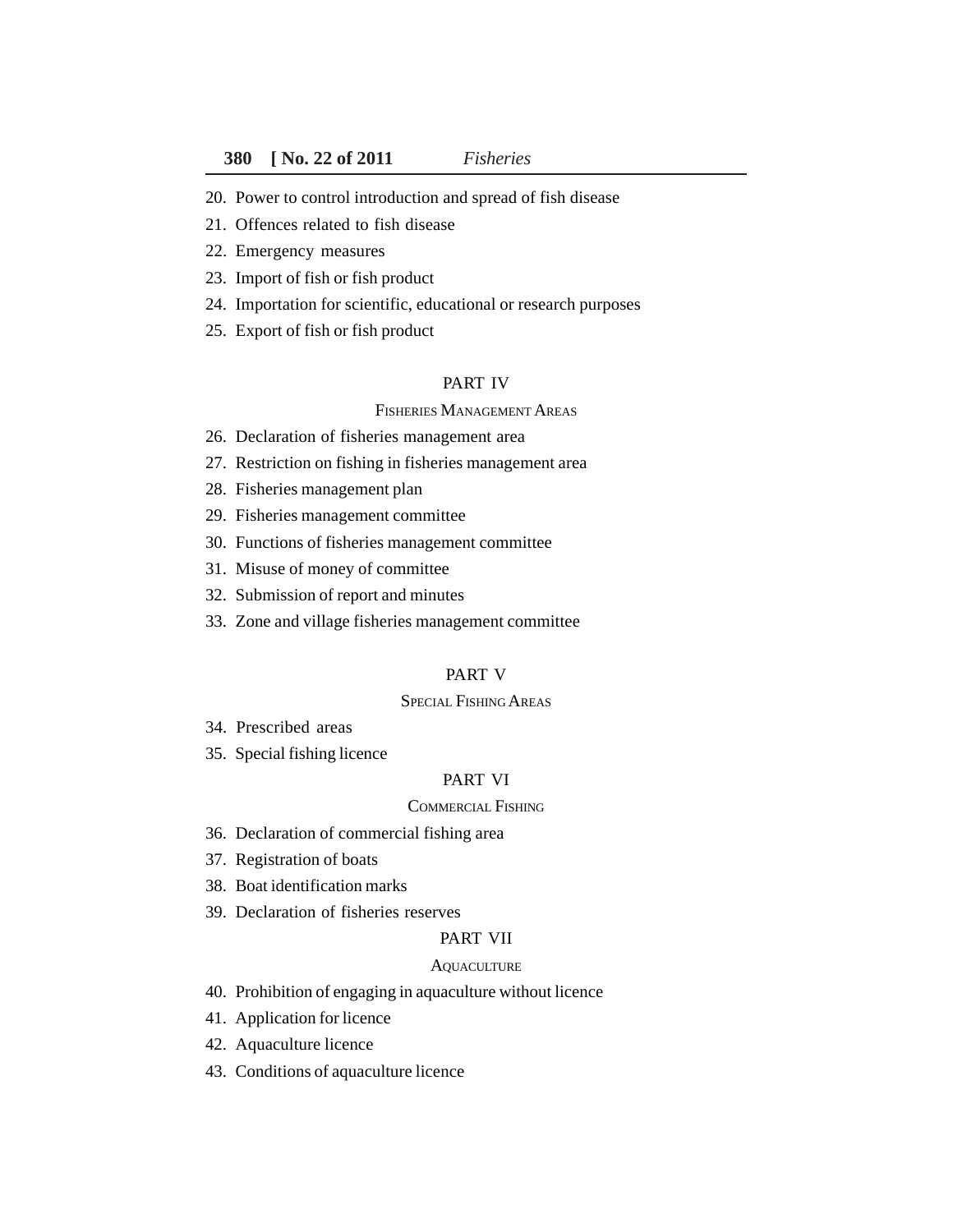- 44. Restriction on transfer of licence
- 45. Environmental impact assessment
- 46. Inspection of proposed site for aquacutlure
- 47. Prohibition of interfering with aquaculture facility
- 48. Restriction on use of chemicals, etc. in aquaculture facility
- 49. Cancellation and suspension of licence
- 50. Appeal against suspension or cancellation of licence
- 51. Aquaculture Development Plan
- 52. Aquaculture regulations

# PART VIII

#### THE FISHERIES AND AQUACULTURE DEVELOPMENT FUND

- 53. Establishment of Fisheries and Aquaculture Development Fund
- 54. Administration of Fund
- 55. Application of moneys of Fund
- 56. Statement of income and expenditure

# PART IX

#### GENERAL PROVISIONS

- 57. Mutual legal assistance
- 58. Offences committed outside Zambia
- 59. Extraditable offences
- 60. General offences
- 61. General penalty
- 62. Offences by body corporate or unincorporate body
- 63. Forfeiture provisions on conviction
- 64. Cancellation of licence or permit by court order
- 65. Conduct of prosecution
- 66. Trespass upon private property
- 67. Regulations
- 68. Repeal of Cap. 200

# **SCHEDULE**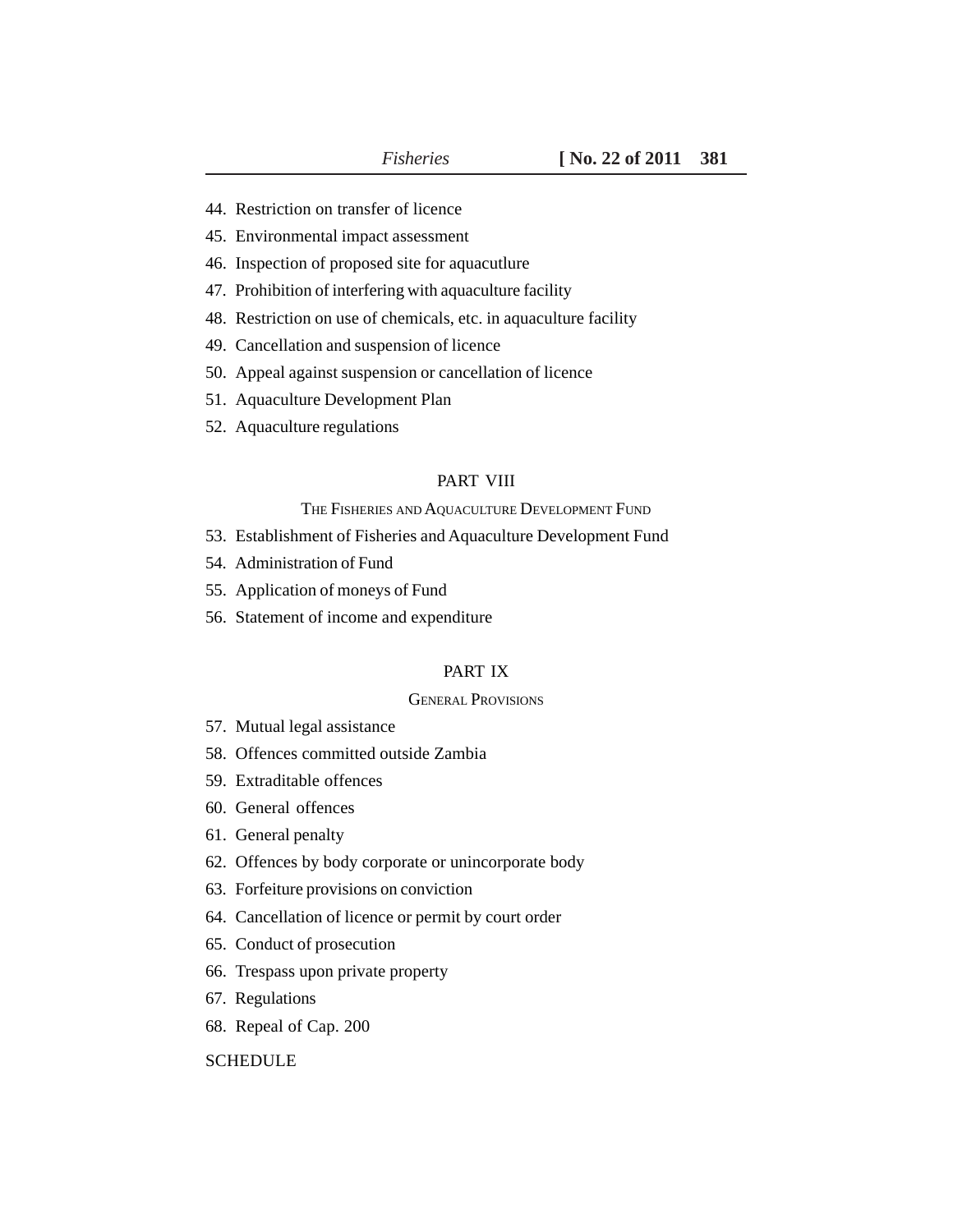# GOVERNMENT OF ZAMBIA

# **ACT No. 22 of 2011**

Date of Assent: 15th April, 2011

**An Act to provide for the appointment of the Director of Fisheries and fisheries officers and provide for their powers and functions; promote the sustainable development of fisheries and a precautionary approach in fisheries management, conservation, utilisation and development; establish fisheries management areas and fisheries management committees; provide for the regulation of commercial fishing and aquaculture; establish the Fisheries and Aquacuture Development Fund; repeal and replace the Fisheries Act, 1974; and provide for matters connected with, or incidental to, the foregoing**

**[**18th April, 2011

ENACTED by the Parliament of Zambia.

# PART I

#### **PRELIMINARY**

#### **1.** This Act may be cited as the Fisheries Act, 2011.

- **2.** In this Act, unless the context otherwise requires—
	- " aquaculture " means the cultivation, propagation or farming of fish, aquatic vegetation, or other living aquatic resources whether from eggs, spawn, spat or seed or by rearing fish lawfully taken from the wild or lawfully imported into the country, or by other similar process;
	- " Aquaculture Development Plan " means the Plan prepared under section *fifty-one;*
	- " aquaculture facility " means any equipment,construction, enclosure, place or area, whether on land or in water, in which aquaculture is conducted;

Short title

Enactment

Interpretation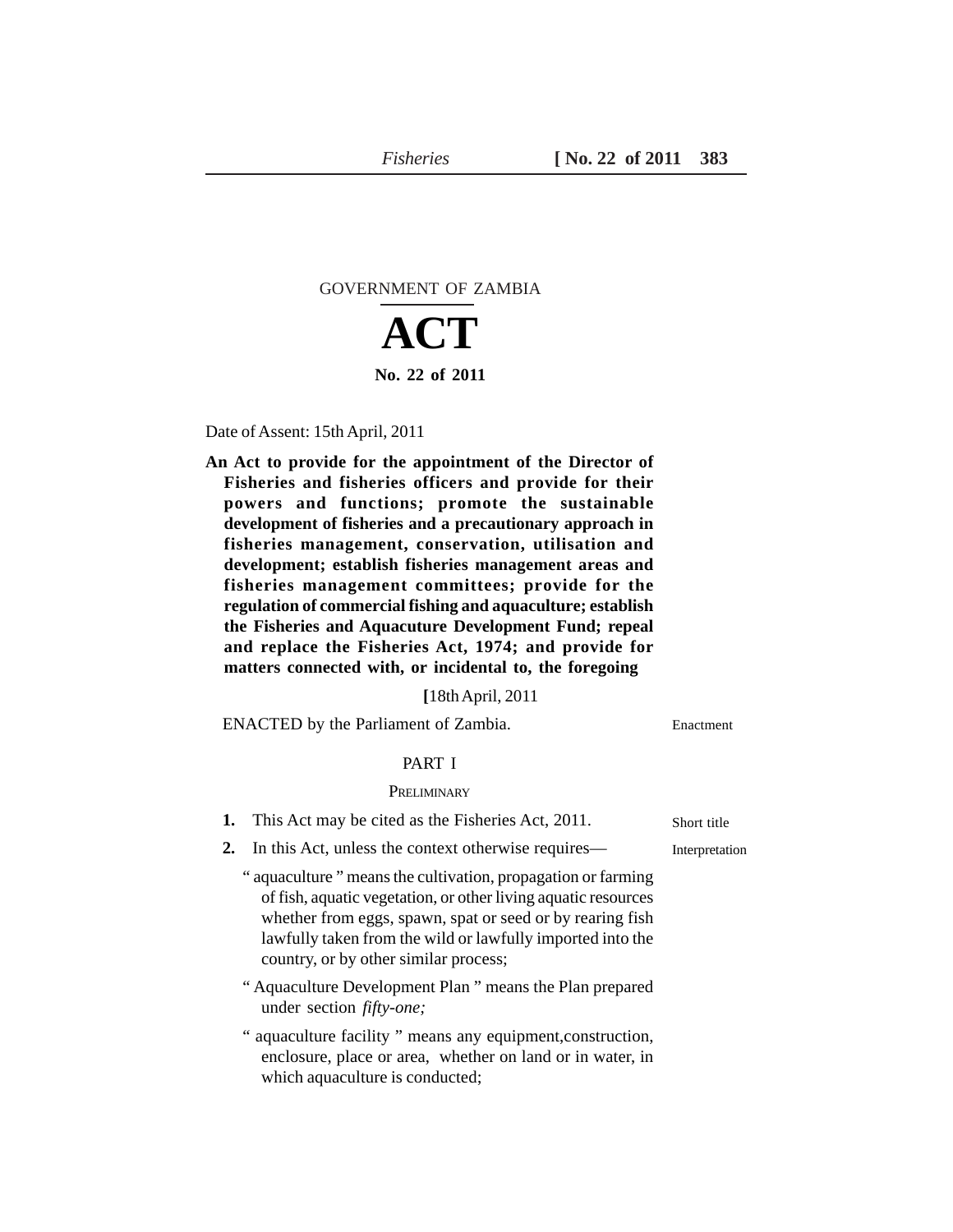|                       | " authorised officer " means the Director, an officer of the<br>Department of Fisheries authorised by the Director and<br>any other person authorised, in writing, by the Director;                                                    |
|-----------------------|----------------------------------------------------------------------------------------------------------------------------------------------------------------------------------------------------------------------------------------|
|                       | " boat " means any water craft, whether powered or<br>unpowered, used for, or in connection with, commercial<br>fishing, but does not include a canoe;                                                                                 |
|                       | "commercial fishing" means fishing which is undertaken in<br>a commercial fishing area as a regular or occasional<br>occupation for the supply of fish to any market or industry;                                                      |
|                       | " committee " means a fisheries management committee<br>constituted under section twenty-nine;                                                                                                                                         |
| Act No. 12            | " community resources board " has the meaning assigned to<br>it in the Zambia Wildlife Act, 1998;                                                                                                                                      |
| of 1998               | " conveyance " means an aircraft, ship, boat, vessel, train,<br>vehicle, carriage, cart or other conveyance of whatever<br>kind, including the fittings and equipment of the conveyance;                                               |
|                       | " Department " means the Department of Fisheries;                                                                                                                                                                                      |
|                       | "Director" means the person appointed as such under section<br>three;                                                                                                                                                                  |
|                       | " disease " means a deviation from the state of complete<br>physical or social well being of an organism involving a<br>well defined set of symptoms and ichthyology that leads to<br>an impairment of the organism's normal function; |
|                       | " ecologically sustainable development " means using,<br>conserving and enhancing the fisheries resources and fish<br>habitats so that-                                                                                                |
|                       | $(a)$ the ecological processes on which life depends<br>are maintained; and                                                                                                                                                            |
|                       | $(b)$ the total quality of life, both now and in the<br>future, can be improved;                                                                                                                                                       |
| Act No.12             | Environmental Management Agency " has the meaning<br>assigned to it in the Environmental Management Act, 2011;                                                                                                                         |
| of 2011<br>Act No. 12 | "environmental impact assessment" has the meaning assigned<br>to it in the EnvironmentalManagement Act, 2011;                                                                                                                          |
| of 2011               | "fish" means any vertebrate fish alive or dead and any part<br>thereof, whether or not preserved in any form, and includes<br>fin, shell fish, the young and eggs but does not include a<br>genetically modified organism;             |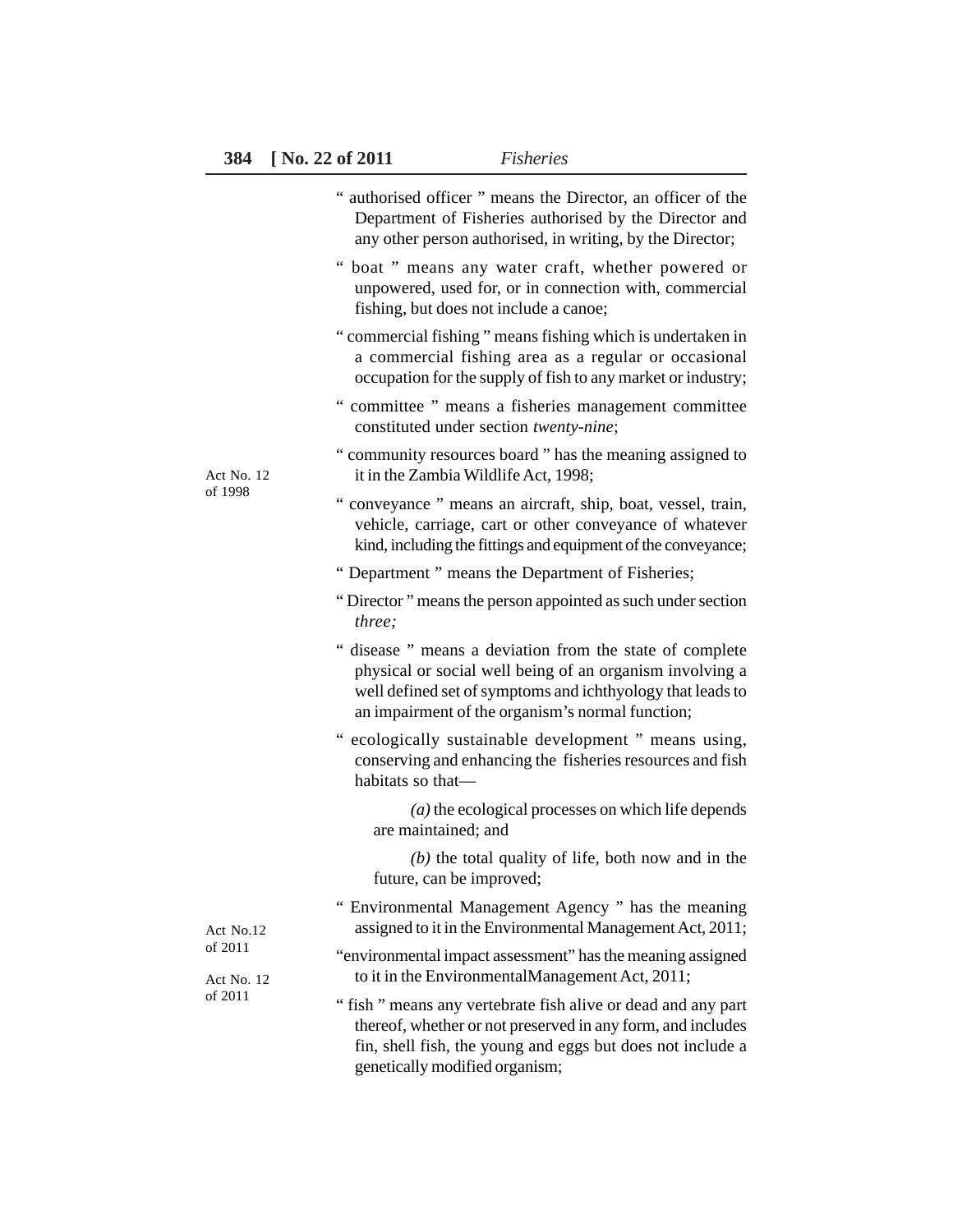| "fish product" means any product or part thereof, including<br>oil, obtained by fish processing and intended for use as<br>human food, animal feed or raw material ingredient in the<br>manufacture of other commodities of commercial or<br>ornamental value;                                                               |                      |
|------------------------------------------------------------------------------------------------------------------------------------------------------------------------------------------------------------------------------------------------------------------------------------------------------------------------------|----------------------|
| " fishing " includes any act directed at or intended for the<br>harvesting, taking, killing or injuring of any fish;                                                                                                                                                                                                         |                      |
| "fishing gear" means any instrument, equipment, net, cork,<br>buoy or other article including any part thereof used for<br>purposes of fish finding, congregating fish or fishing;                                                                                                                                           |                      |
| "fisheries management area " means any fishery waters or<br>part thereof or any geographical area, whether or not<br>connected to any fishery water, declared to be a fisheries<br>management area under section twenty-six;                                                                                                 |                      |
| " fisheries management plan " means a plan for the<br>management and development of a fisheries management<br>area prepared pursuant to section twenty-eight;                                                                                                                                                                |                      |
| " fishery waters " means water in any river, stream,<br>watercourse, lake, lagoon, swamp, pond, dam or reservoir,<br>whether natural or man-made, but does not include water<br>in aquaria or ornamental ponds unconnected with any<br>natural water;                                                                        |                      |
| "Fund" means the Fisheries and Aquaculture Development<br>Fund established under section fifty-three;                                                                                                                                                                                                                        |                      |
| " game management area " has the meaning assigned to it in<br>the Zambia Wildlife Act, 1998;                                                                                                                                                                                                                                 | Act No. 12           |
| " genetically modified organisms" has the meaning assigned<br>to it in the Biosafety Act, 2007                                                                                                                                                                                                                               | of 1998<br>Act No. 7 |
| " honorary fisheries officer " means any person appointed<br>as such under section <i>five</i> ;                                                                                                                                                                                                                             | of 2007              |
| "Local Forest" has the meaning assigned to it in the Forests<br>Act:                                                                                                                                                                                                                                                         | Cap. 199             |
| " National Forest " has the meaning assigned to it in the<br>Forests Act;                                                                                                                                                                                                                                                    | Cap. 199             |
| "National Park" has the meaning assigned to it in the Zambia<br>Wildlife Act, 1998;                                                                                                                                                                                                                                          | Act No. 12           |
| precautionary approach " means the principle that, if there<br>is a threat of serious or irreversible environmental damage,<br>lack of scientific certainty should not be used as a reason<br>to postpone measures to prevent environmental degradation,<br>or possible environmental degradation, because of the<br>threat; | of 1998              |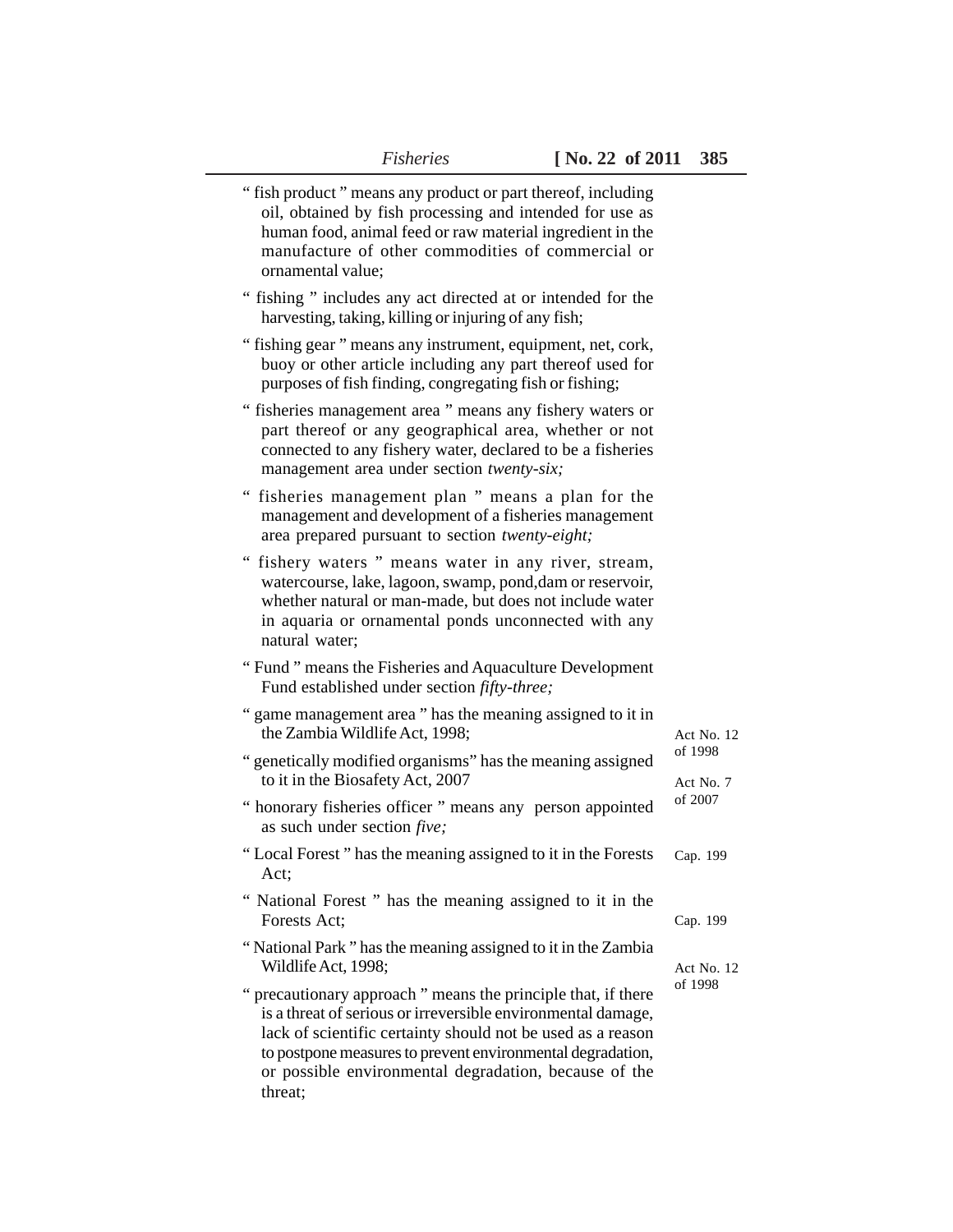- " prescribed area " means such area as may be prescribed by the Minister for the purpose of this Act; and
- " weir " means any fence, bank or similar obstruction erected in or across water for the purpose of taking fish, obstruction of free fish movement or migration, and includes any basket traps or similar devices therein.

# PART II

#### DEPARTMENT OF FISHERIES

Director of Fisheries and other staff

**3.** (1) The Public Service Commission shall appoint, as public officers, a Director, a Deputy Director, fisheries officers and such other staff, for the Department within the Ministry responsible for fisheries development, as shall be necessary for the proper administration of this Act.

(2) The Director shall be responsible for the administration of this Act and the exercise of the Department's functions as provided under this Act.

(3) The Director may, in writing, delegate the exercise of any of the powers and functions conferred upon the Director by this Act to such authorised officers as the Director may think fit.

(4) The Director may, in writing, revoke or vary any delegation made, under subsection (3), of any power included in the delegation instrument.

(5) The Minister may, by statutory order, confer any power and any duties of an authorised officer under this Act, on any public officer or class of public officers.

Functions of Department

**4.** (1) The functions of the Department are to—

- *(a)* conserve, manage and develop fishery resources and waters in a sustainable manner;
- *(b)* manage, develop and protect aquaculture, aquatic vegetation and fish habitats;
- *(c)* take such measures as are necessary for the protection of fish stocks from the effects of pollution and from any other effects which are harmful or potentially harmful to fish stocks;
- *(d)* regulate the conduct of fishing operations including aquaculture and operations ancillary thereto;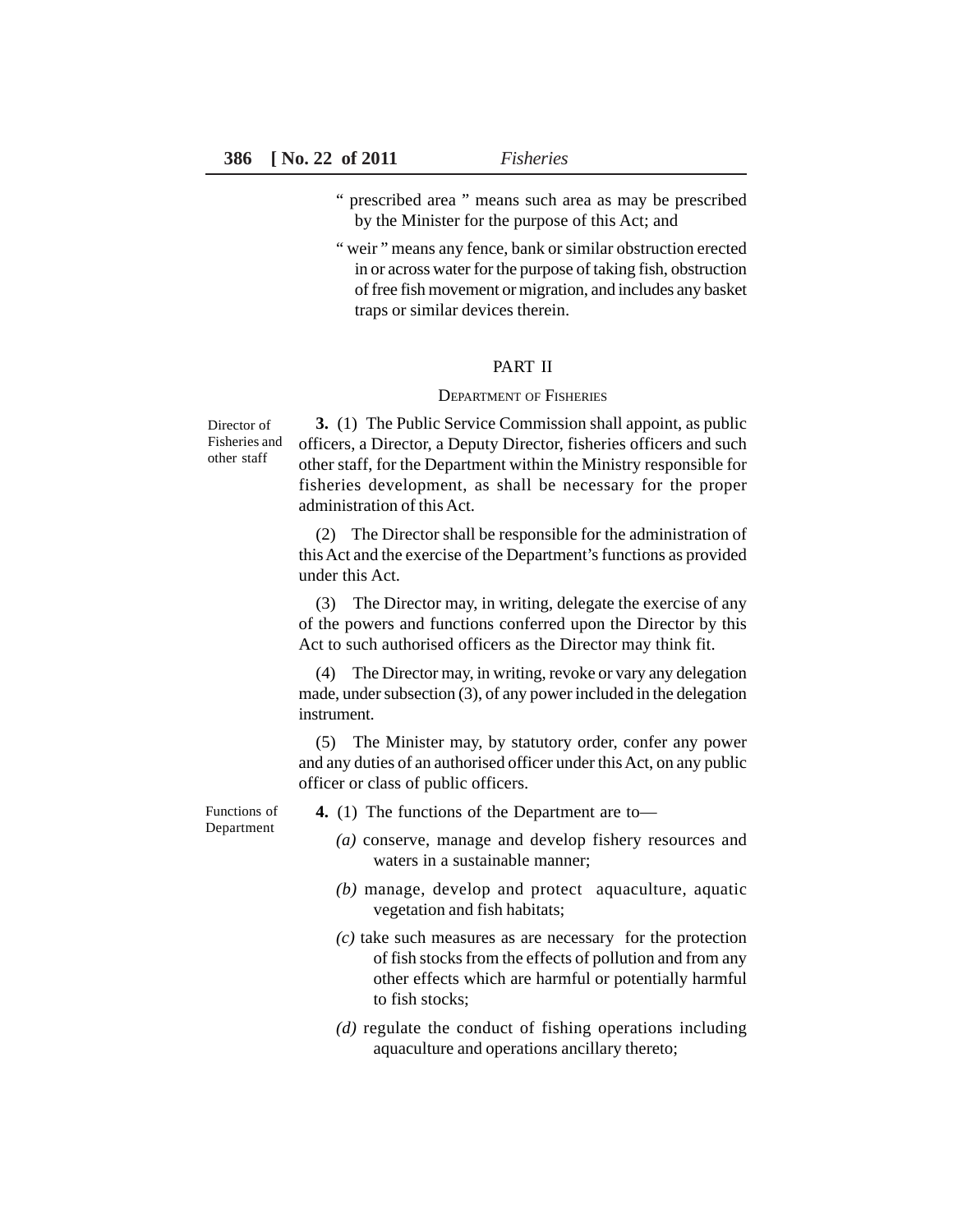*(e)* manage, control and eliminate diseased fisheries resources;

- *(f)* take appropriate measures, in consultation with the Environmental Management Agency, for the safeguard against extinction of protected species;
- *(g)* issue, vary, suspend and revoke any permits and licences for fishing, equipment used for fishing, aquaculture and other activities for which permits or licences are required under this Act;
- *(h)* ensure the fair access to fisheries resources for commercial, recreational and indigenous use;
- *(i)* conduct and support fisheries research and development;
- *(j)* allocate money from the Fund;
- *(k)* create an environment of cooperation and consultation with other public institutions so as to enable the other public institutions to perform their functions that impact on this Act,within the context of this Act and the ambit of their respective powers and functions;
- *(l)* liaise or interface with similar organs in other countries or international institutions dealing with fisheries conservation and management; and
- *(m)* perform any other functions as are necessary or incidental to the carrying out of its functions under this Act.

(2) The Director shall, in carrying out the functions of the Department, as specified under subsection (1)—

- *(a)* promote a community-based natural resource management approach in respect of fisheries management;
- *(b)* facilitate and simplify the issuance of licences and permits to those who are entitled to them;
- *(c)* create a climate of cooperation with communities and organs of civil society so as to encourage them to cooperate with the Department in the application and implementation of this Act;
- *(d)* ensure the uniform application of this Act;
- *(e)* ensure the efficient and effective operation of the Department;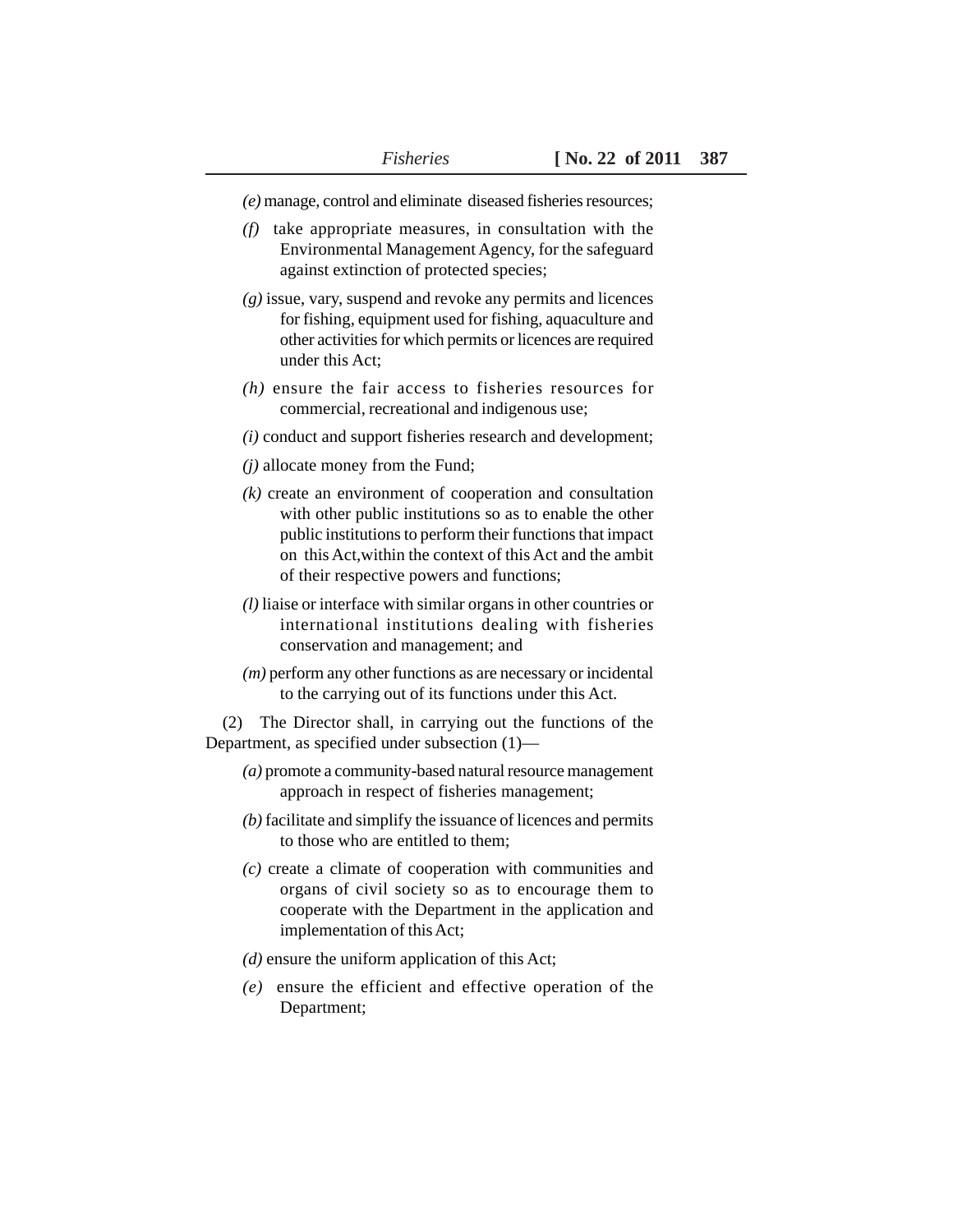- *(f)* administer the prescribed fees, fines and other payments that the Department exacts or receives in such a manner as to defray the overall cost of the Department's operations; and
- *(g)* conduct any other activity specified under this Act or that is necessary for or conducive to its implementation.
- (3) The functions of the Director are to—
	- *(a)* supervise and control the manner, extent and conditions of producing, harvesting, treating, transporting and selling of fisheries resources;
	- *(b)* ensure that economic efficiency is taken into account in developing management arrangements for fisheries resources;
	- *(c)* supply or support fisheries educational programs and codes of practice for fisheries management;
	- *(d)* examine and advise the Minister on issues affecting fisheries resources and fish habitat;
	- *(e)* examine and advise the Minister on the administration of this Act and make any recommendations the Director considers appropriate;
	- *(f)* assess fish stocks and collect statistics including details of catches;
	- *(g)* maintain a record of fishing boats, their masters, captains, crew and any other person working on them;
	- *(h)* monitor and control fishing operations; and
	- *(i)* perform any other functions conferred on the Director under this Act.

Honorary fisheries officers

**5.** (1) The Minister may, in consultation with the Director, by notice in the *Gazette,* on such terms and conditions as the Minister may specify in the notice, appoint any person to be an honorary fisheries officer.

- (2) The appointment of an honorary fisheries officer may be—
	- *(a)* general, so that the honorary fisheries officer is empowered to act in any part of the Republic, including any fishery waters as may be specified in the instrument of appointment; or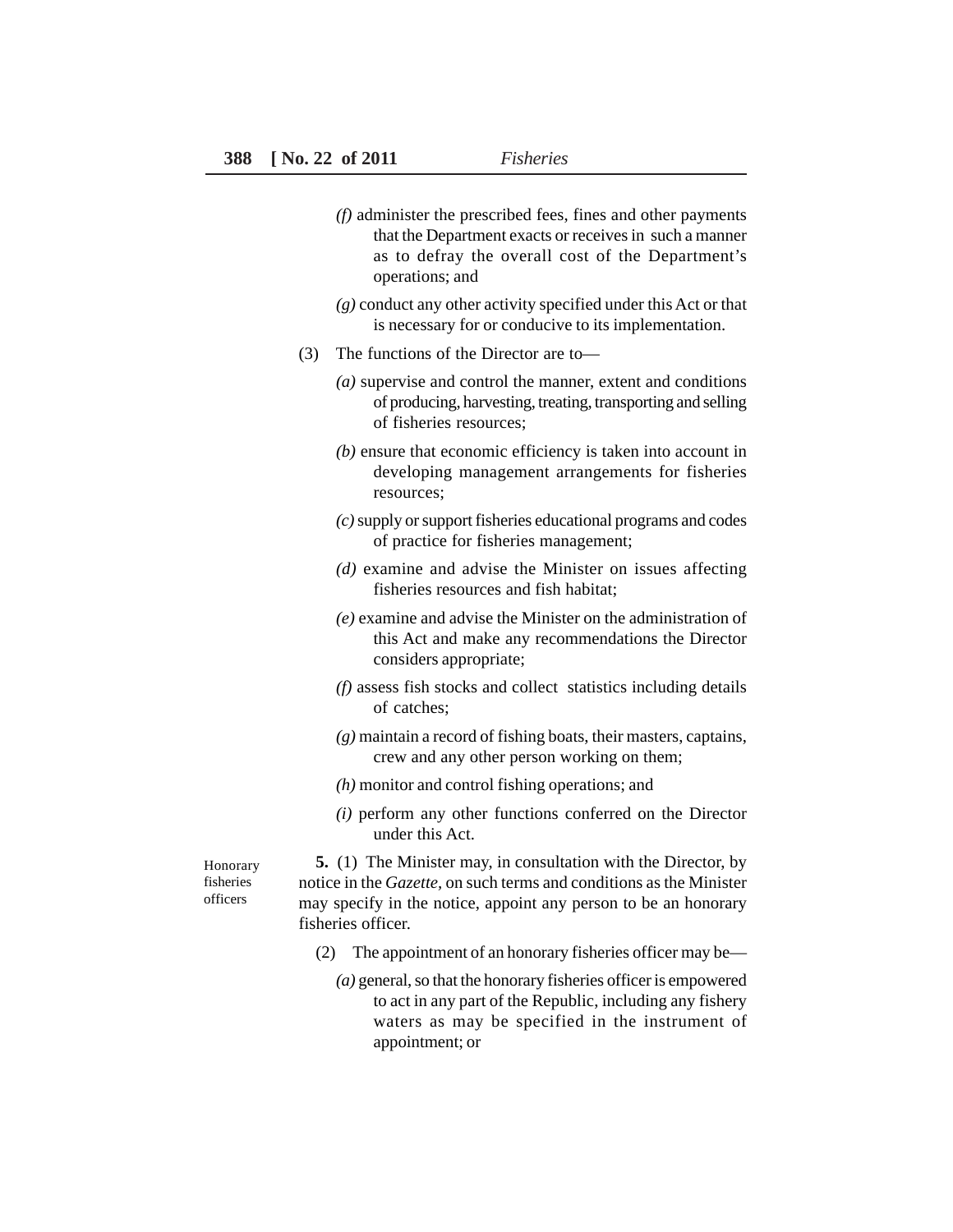*(b)* limited, so that the honorary fisheries officer is empowered to act in areas of their residence including any fishery waters as may be specified in the instrument of appointment.

(3) Subject to the other provisions of this Act and to the terms of the instrument of appointment, an honorary fisheries officer shall, within the terms of appointment, exercise the functions and perform the duties of an authorised officer.

**6.** (1) Subject to, and for the purposes of, this Act, an authorised officer may—

Powers of authorised officers

- *(a)* at any reasonable time, enter upon and inspect any land, tent, conveyance, fish processing establishment, aquaculture facility, building or premises where any fish or fish product may be found or processed, or where any traps, weirs, stakes, fences or other contrivances may be found for the purposes of inspection and data collection;
- *(b)* open and examine any container, conveyance, package or wrapping suspected to contain any fish or fish product, to ensure sanitary compliance;
- *(c)* inspect any fish or fish product destined for import into or export from Zambia to determine whether the consignment is sanitary compliant;
- *(d)* inspect and examine any conveyance which the authorised officer has reasonable grounds to believe is transporting any fish or fish product to ensure sanitary compliance;
- *(e)* require the person in charge of any conveyance entering in Zambia to furnish a list of the names of all persons in the conveyance and such other prescribed information as it is within the power of such person to furnish;
- *(f)* search any person whom the authorised officer has reasonable grounds to believe is carrying any fish or fish product or carrying out activities contrary to this Act;
- *(g)* require any person to produce for inspection any fish, fish product, net, trap, line, poison, document, explosive, appliance, article, device or anything in relation to or in connection with which, the authorised officer has reason to believe, an offence has been committed or is likely to be committed;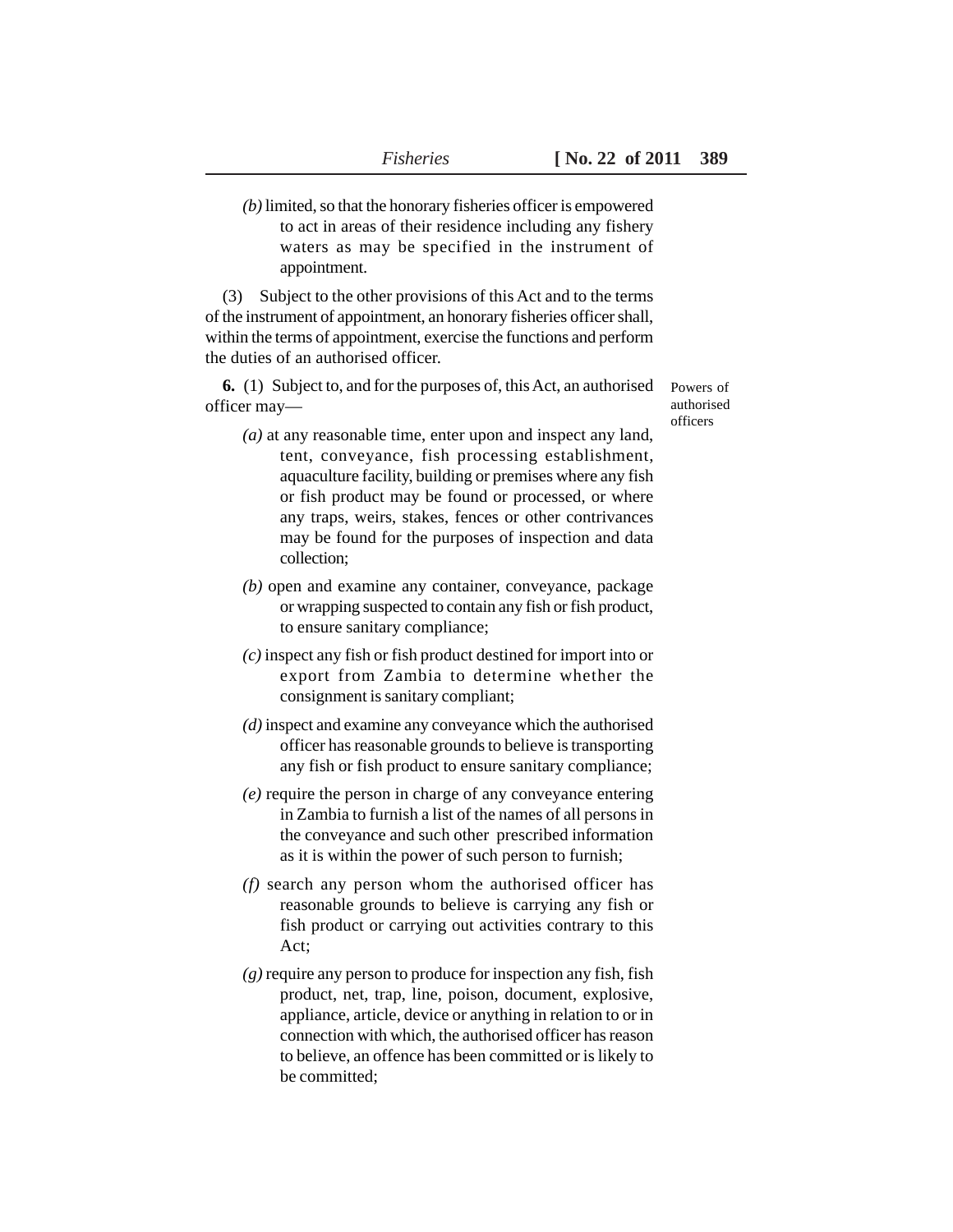- *(h)* seize any fish, fish product, net, trap, line, poison, explosive, appliance, equipment, device or material in connection with which an offence appears to have been committed;
- *(i)* apply or order the application of measures which are necessary or prescribed for the control or prevention of the spread of a disease;
- *(j)* destroy or order the destruction at any time of any fish or fish product which is diseased, moved or used contrary to the provisions of this Act;
- *(k)* order the adoption of measures prescribed to ensure the protection of fish; and
- *(l)* seize or order the seizure of a conveyance carrying any fish or fish product in contravention of this Act or any other law.

(2) An owner of any land, building or premises or of any conveyance shall afford an authorised officer access thereto and shall give such information and provide such reasonable assistance as the authorised officer may require for the purposes of data collection and carrying out an inspection.

(3) An authorised officer may, in the performance of any functions under this section, be accompanied and assisted by a police officer.

(4) An authorised officer may, in the course of an inspection carried out under this section—

- *(a)* seize, re-call, destroy, detain, or otherwise dispose of any fish or fish product or order that any such action be taken, at the expense of the owner;
- *(b)* obtain any sample of any fish or fish product as the authorised officer considers necessary;
- *(c)* order any person to produce for inspection, or for purposes of obtaining extracts or copies, any book, document or other information concerning any matter relevant to the administration of this Act;
- *(d)* suspend one or more activities or temporarily, partially or completely close an inspected premises; and
- *(e)* suspend or withdraw any permit or licence issued under this Act.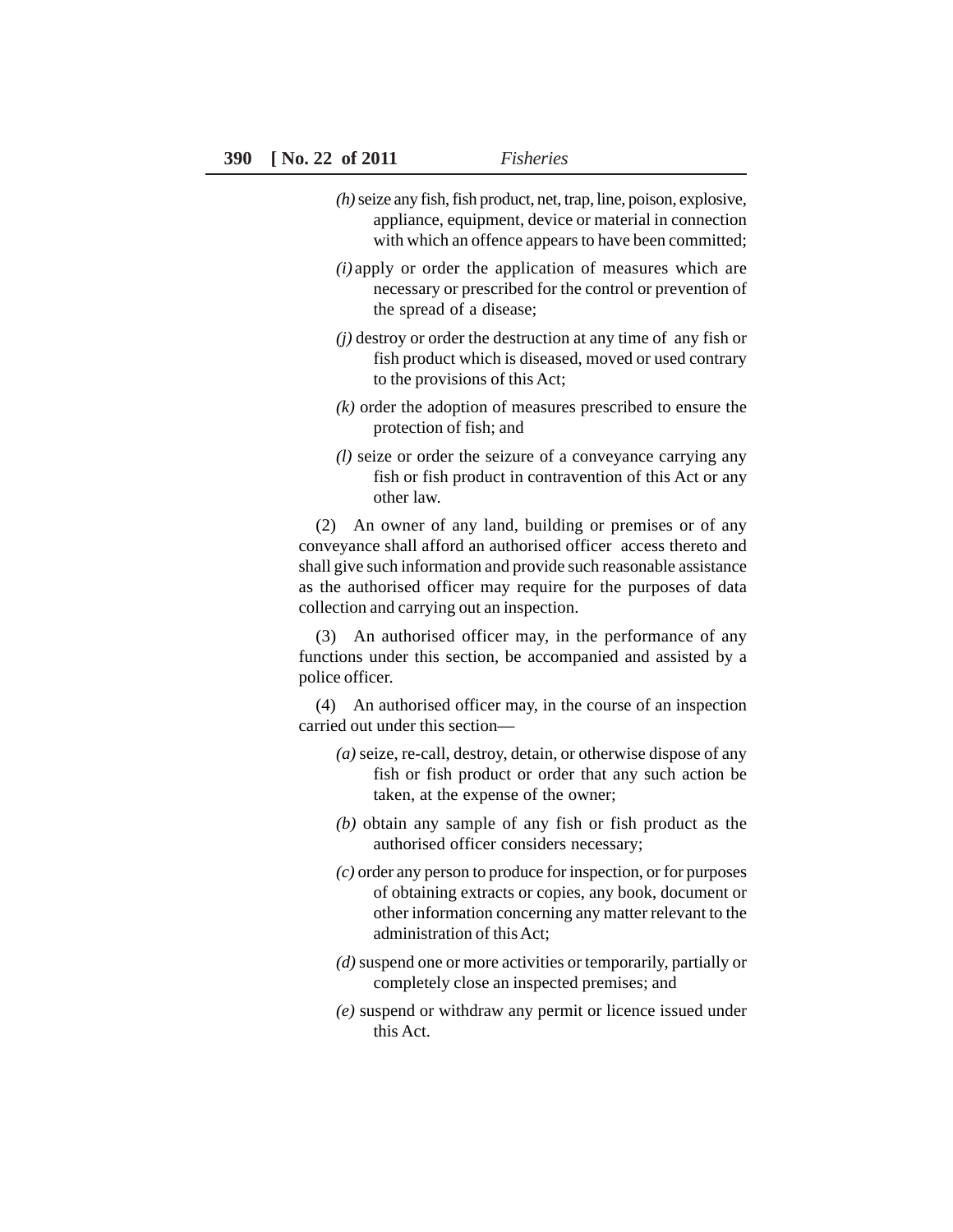(5) Where an authorised officer detains, disposes of or destroys any fish or fish product under subsection (1) or (4), the authorised officer shall, as soon as is practicable, notify in writing, the owner of the fish or fish products of the steps taken and the reasons therefor.

- (6) Where—
	- *(a)* at any place within Zambia, any fish, fish product or conveyance is infected or is suspected of being infected with any disease; or
	- *(b)* any fish, fish product or conveyance has been introduced into any place in Zambia without the permit required for such introduction, or having been introduced under a permit is moved or dealt with otherwise than in accordance with such permit;

an authorised officer may make such order as the authorised officer considers necessary for all or any of the following purposes:

- (i) to direct that such fish, fish product or conveyance be seized or detained;
- (ii) to direct that such fish, fish product or conveyance be disposed of or destroyed, as the case may be; or
- (iii) to direct that such fish, fish product or conveyance be dealt with in such manner as is considered necessary to prevent the spread of any disease.

(7) A person who contravenes an order made pursuant to this section commits an offence and is liable, upon conviction, to a fine not exceeding three hundred thousand penalty units or to imprisonment for a period not exceeding three years, or to both.

(8) Where a person fails or refuses to do anything which that person is required to do under an order made under this section, an authorised officer may do or cause such thing to be done.

(9) The cost of anything which an authorised officer does or causes to be done under subsection (8) shall be recoverable by the Director from the person who failed or refused to comply with the order.

(10) The Government shall not be liable for any loss or damage which occurs to any property during an act of seizure by an authorised officer or whilst the property is detained under this Act unless the authorised officer caused the damage negligently, maliciously or fraudulently.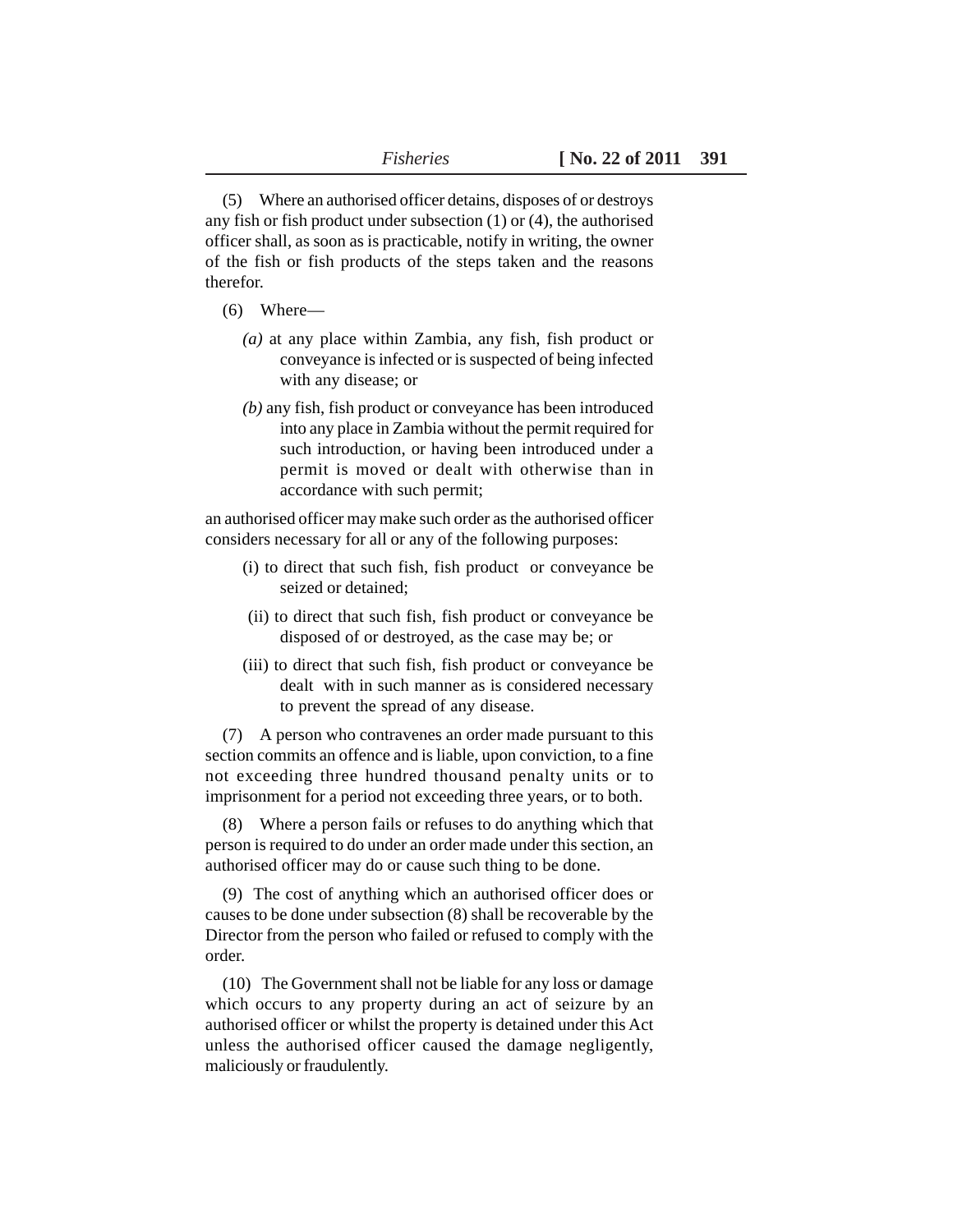- Power to carry out tests and to take statistics
- **7.** (1) An authorised officer may, for the purposes of this Act—
	- *(a)* take or cause to be taken from any fish or fish product, any sample or specimen;
	- *(b)* take or cause to be taken from a building, place or conveyance, any sample or specimen; and
	- *(c)* apply such other tests as the authorised officer considers necessary.

(2) An authorised officer may, for the purpose of obtaining fish statistics, weigh, measure and check any fish, and any person in charge of the fish shall, on demand being made to that person by an authorised officer produce such fish to the authorised officer for that purpose.

Release, seizure and destruction

**8.** (1) Where an authorised officer reasonably believes that it is not necessary to destroy any fish or fish product seized, the authorised officer shall—

- *(a)* release the fish or fish product, to its lawful owner; or
- *(b)* release the fish or fish product, to its lawful owner on conditional payment of any charges incurred, in connection with its impounding or other measures taken by the authorised officer.

(2) An authorised officer shall, at the time of release referred to in subsection (1), by order in writing, require an owner of any fish or fish product, to take measures to eliminate any risk associated with a disease.

**9.** (1) An authorised officer may arrest a person, without warrant, where the authorised officer has reasonable grounds to believe that the person—

- *(a)* has committed an offence under this Act;
- *(b)* is about to commit an offence under this Act and there is no other way to prevent the commission of the offence; or
- *(c)* is willfully obstructing the authorised officer in the execution of the authorised officer's duties.

(2) An authorised officer who makes an arrest under subsection (1) shall, without undue delay, have the person so arrested brought before a court of competent jurisdiction to be dealt with accordingly.

Arrest without warrant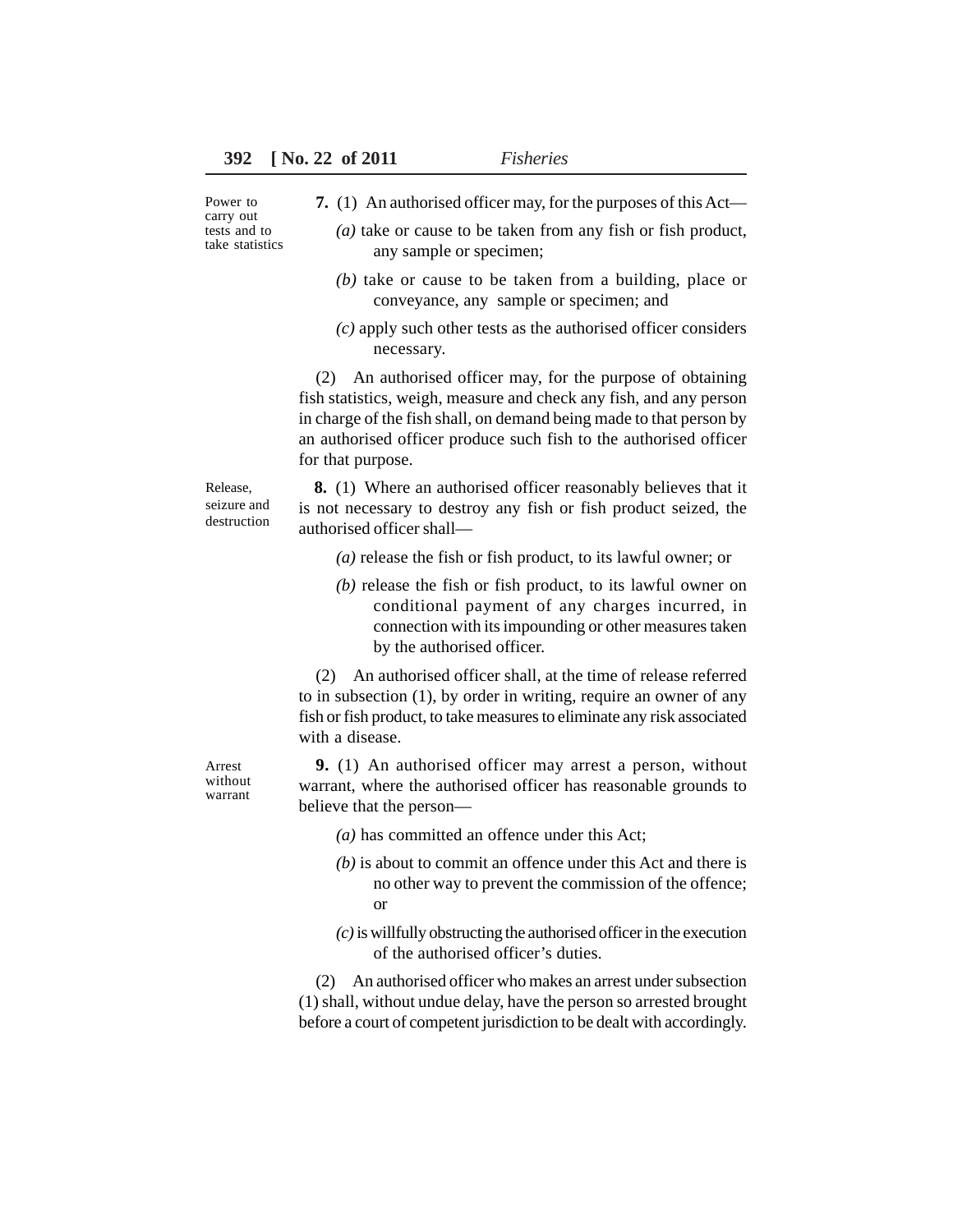#### **10.** A person who—

- *(a)* wilfully delays or obstructs an authorised officer or an honorary fisheries officer in the carrying out of their duties;
- *(b)* knowingly or negligently gives an authorised officer or an honorary fisheries officer false or misleading information orally, in writing or otherwise; or
- *(c)* impersonates or falsely represents oneself to be an authorised officer, or to be a person acting under an authorised officer's orders;

commits an offence and is liable, upon conviction, to a fine not exceeding one hundred thousand penalty units or to imprisonment for a period not exceeding one year, or to both.

**11.** An action shall not lie against an authorised officer or an honorary fisheries officer in respect of any act done by the authorised officer or honorary fisheries officer in good faith and without negligence in the execution of the powers vested in them under this Act. Immunity

**12.** In exercising powers under and in relation to this Act, the Minister, Director or persons to whom the Minister or Director, as the case may be, has delegated their responsibilities under this Act, shall have regard to—

- *(a)* the principle that the country's aquatic environment shall be managed as an asset for succeeding generations;
- *(b)* the need to apply the precautionary approach to the utilisation, management, development and conservation of the fisheries resources and waters taking into account the best scientific evidence available;
- *(c)* the utilisation of the country's fisheries resources and aquaculture development to achieve a sound ecological balance;
- *(d)* any relevant obligations under applicable rules of international law or international agreements;
- *(e)* the need to achieve optimum utilisation and ecologically sustainable development of fisheries resources;
- *(f)* the need to conserve fisheries living resources for both present and future generations;

Obstruction of authorised officer or honorary fisheries officer

General principles of management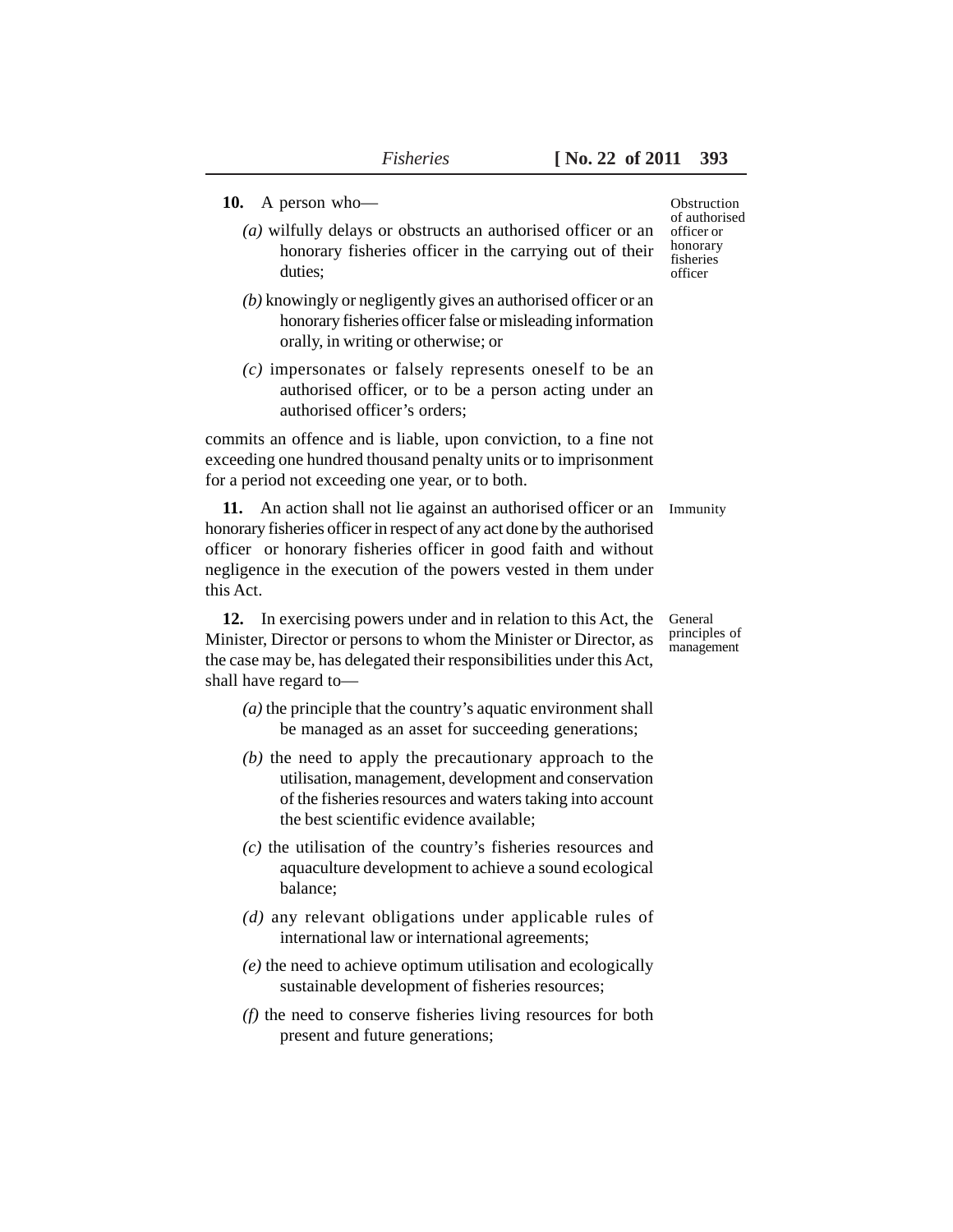|                                      | $(g)$ the need to utilise fisheries living resources to achieve<br>economic growth, human resource development,<br>capacity building within fisheries, employment creation<br>and a sound ecological balance; |
|--------------------------------------|---------------------------------------------------------------------------------------------------------------------------------------------------------------------------------------------------------------|
|                                      | $(h)$ the need to protect the ecosystem as a whole, including<br>species which are not targeted for exploitation;                                                                                             |
|                                      | $(i)$ the need to preserve biodiversity in fishery waters;                                                                                                                                                    |
|                                      | $(j)$ the need to minimise pollution of fishery waters; and                                                                                                                                                   |
|                                      | $(k)$ the need to achieve to the extent practicable a broad and<br>accountable participation in the decision-making<br>processes provided for in this Act.                                                    |
| Fisheries<br>development<br>measures | The Director shall, in co-operation with other appropriate<br>13.<br>agencies and other departments of Government, promote the<br>development of fisheries, fish culture and related industries<br>through—   |
|                                      | $(a)$ providing extension and training services;                                                                                                                                                              |
|                                      | $(b)$ conducting research and surveys;                                                                                                                                                                        |
|                                      | $(c)$ promoting co-operation among fishermen;                                                                                                                                                                 |
|                                      | $(d)$ providing infrastructure facilities; and                                                                                                                                                                |
|                                      | (e) stocking waters with fish and supplying fish for stocking.                                                                                                                                                |
| Fisheries<br>management<br>measures  | <b>14.</b> (1) The Minister may, by notice in the <i>Gazette</i> , impose any<br>of the following measures:                                                                                                   |
|                                      | (a) closed seasons for designated areas, species of fish or<br>methods of fishing;                                                                                                                            |
|                                      | $(b)$ prohibited fishing areas for all or designated species of<br>fish or methods of fishing;                                                                                                                |
|                                      | $(c)$ limitations on the methods or fishing gear, including mesh<br>sizes of nets, that may be used for fishing;                                                                                              |
|                                      | $(d)$ limitations on the amount, size, age and other<br>characteristics and species or composition of species of<br>fish that may be caught, landed or traded;                                                |
|                                      | (e) regulate the landing of fish and provide for the management<br>of fish landing areas;                                                                                                                     |
|                                      | (f) control the introduction into, or harvesting or removal from<br>any fishery waters of any acquatic plant; and                                                                                             |
|                                      | $(g)$ any other measures that are necessary for the proper<br>management of fishery.                                                                                                                          |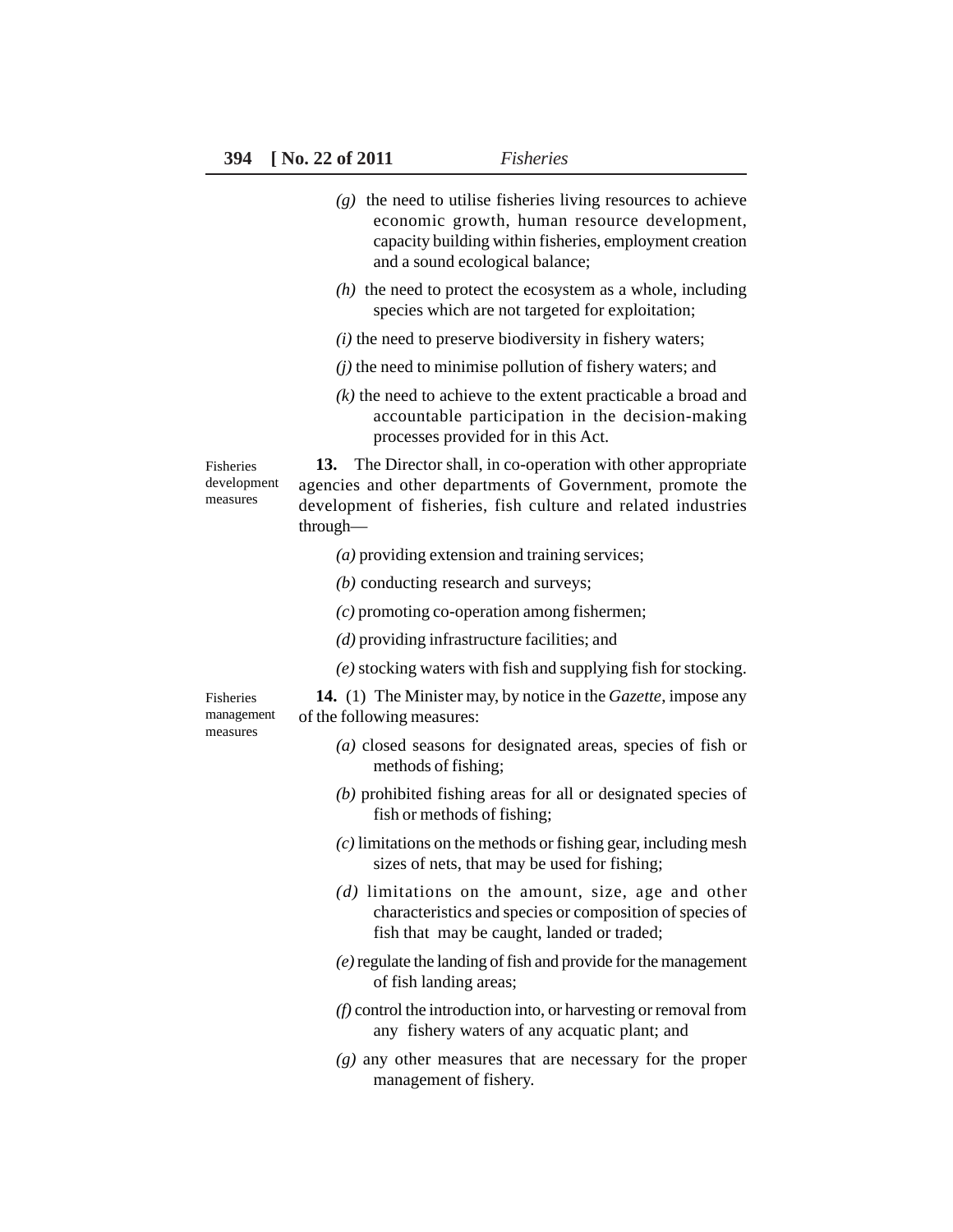(2) Where the use of any fishing gear is prohibited in any area, the Minister may, by notice in the *Gazette*, prohibit the possession of the fishing gear in that area.

(3) A person who contravenes the provisions of a notice issued under this section commits an offence and is liable, upon conviction, to a fine not exceeding two hundred thousand penalty units or to imprisonment for a period not exceeding two years, or to both.

#### PART III

### PROTECTION OF FISH

**15.** (1) A person shall not—

(*a*) use, or have in that person's possession, any explosive  $\frac{\text{mean}}{\text{fishing}}$ or firearm for fishing;

- *(b)* possess, use, attempt or cause to be used for fishing, any trawl net or bottom drag net or other fishing net of similar nature;
- *(c)* alter or interfere with the natural configuration of the terrain or cause any such alteration or interference in such a manner as to enable the isolation from the main water of any fish in subsidiary water, whether or not such isolation takes place immediately or through the natural rise or fall of the water;
- *(d)* fish by means of any net towed through the water behind or between boats, or by driving or directing fish towards a stationary net;
- *(e)* set any net across the width of any river, channel or lagoon, measured from bank to bank;
- *(f)* permit to be used, use, or attempt to use any poison or other noxious substance for the purpose of killing, stunning, injuring, disabling or catching fish, or in any way rendering fish more easily caught;
- *(g)* carry or have in that person's possession or control any explosive, firearm, poison, chemical or other noxious substance in circumstances indicating an intention of using such substance for any of the purposes referred to in paragraph (f);
- *(h)* use any electrical device for fishing or carry or have in that person's possession or control, or have on board any conveyance, an electrical device in circumstances which indicate an intention to use it for fishing;

Prohibited methods of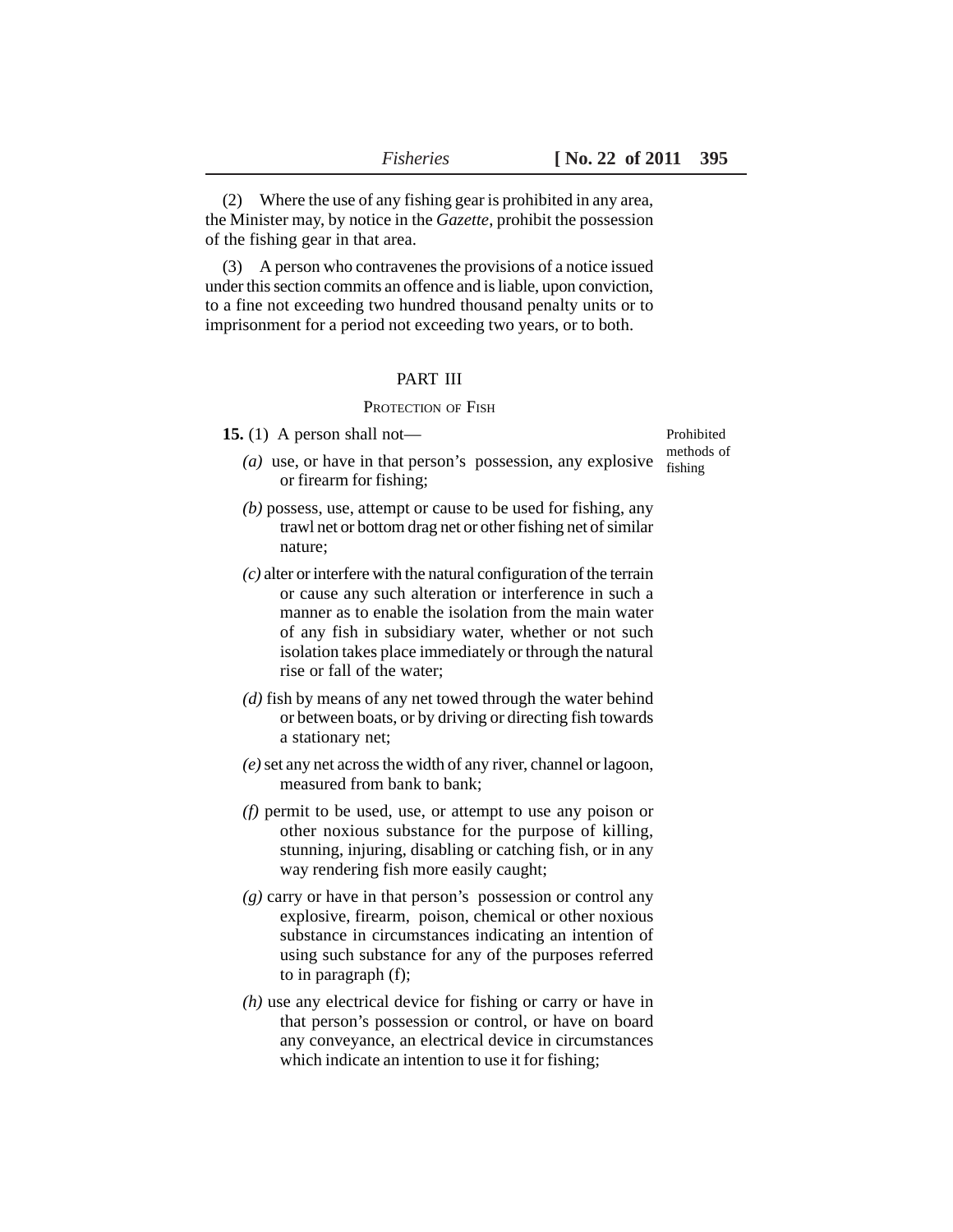- *(i)* use equipment for fishing which does not conform to any standard prescribed for that type of fishing equipment, including any net or trap the mesh size of which does not conform to the prescribed minimum mesh size for that type of net or trap either generally or in a prescribed area;
- *(j)* use any weir or fishing equipment which is prohibited under this Act; or
- *(k)* use for fishing, fishing nets that are of a number and size exceeding that which is permitted under this Act.

(2) Any explosive, firearm, poison, chemical or other noxious substance found in or on any person, fishing boat, or fishing equipment in a commercial fishing area shall be presumed, unless the contrary is proved, to be intended for the purposes referred to in subsection (1).

(3) A person who contravenes this section commits an offence and is liable, upon conviction, to a fine not exceeding three hundred thousand penalty units or to imprisonment for a period not exceeding three years, or to both.

**16.** (1) A person shall not permit to be anchored a fish processing and storage vessel which does not conform to the sanitary standards for vessels used for such purposes in any commercial fishing area.

(2) A person who contravenes subsection (1) commits an offence and is liable, upon conviction, to a fine not exceeding two hundred thousand penalty units or to imprisonment for a period not exceeding two years, or to both.

**17.** (1) A person shall not import, manufacture or trade in any fishing gear or equipment which is prohibited by this Act.

(2) A person who contravenes subsection (1) commits an offence and is liable, upon conviction, to a fine not exceeding two hundred thousand penalty units or to imprisonment for a period not exceeding two years, or to both.

**18.** The Minister may, where it appears to the Minister that any method of fishing is likely to prove unduly destructive under any circumstances, by order, in respect of any area, for a period to be stated in such order—

- *(a)* prohibit the use of such method; or
- *(b)* subject the use of such method to such conditions as the Minister may consider appropriate.

Fish processing and storage vessels

Importation of fishing gear

Power to restrict methods of fishing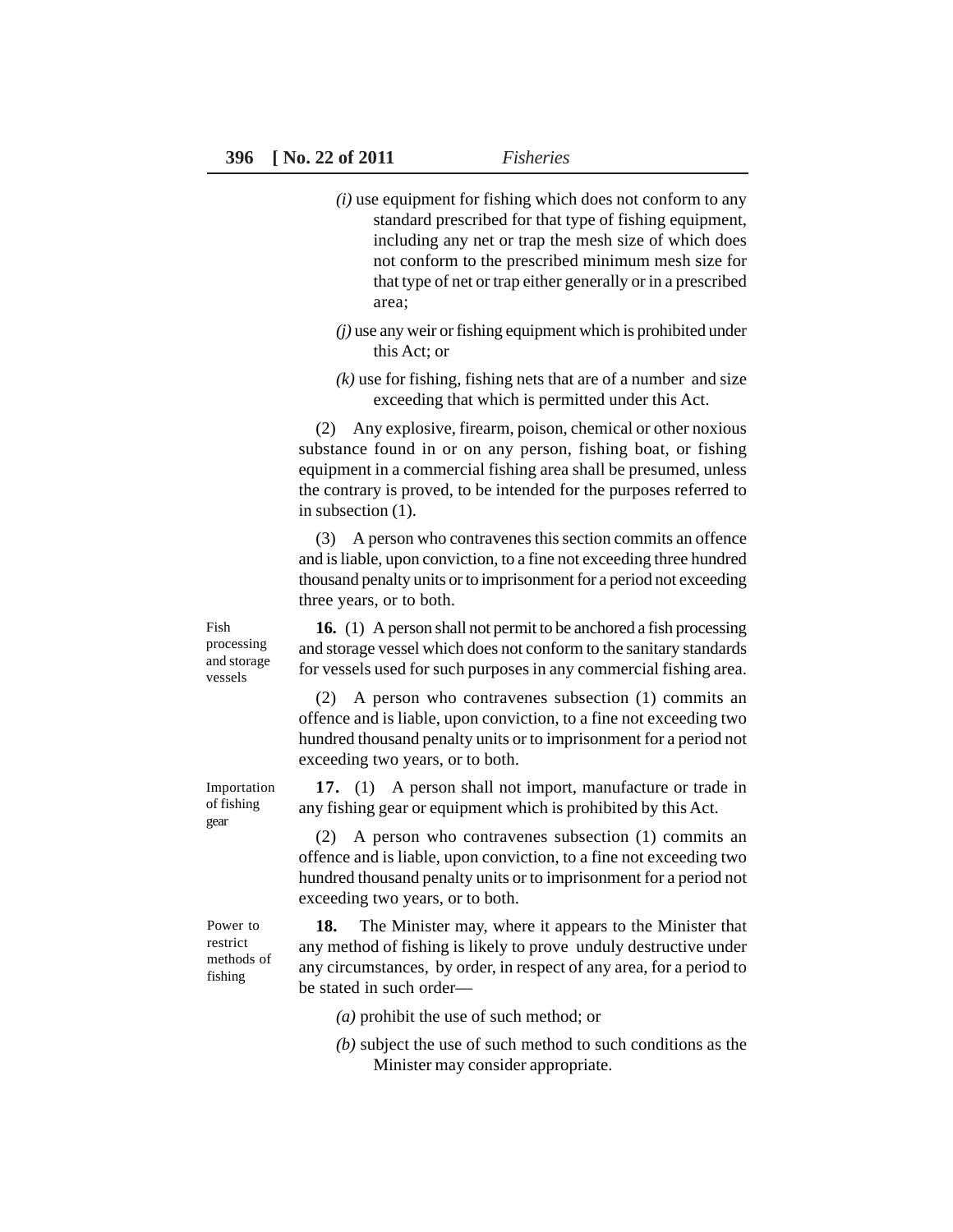**19.** (1) A person shall not without the written permission of the Director—

- *(a)* introduce or cause to be introduced into any water any fish of a species not native either to the water into which it is introduced or to other waters naturally connected therewith;
- *(b)* import into the Republic any live fish;
- (c) stock, cause to be stocked or attempt to stock any fishery waters or any part thereof with live fish;
- *(d)* translocate, transfer, cause to be translocated or attempt to translocate live fish from one fishery area to another or from one place to another; or
- *(e)* land fish or attempt to land fish at any site other than at the designated landing site.

(2) A person who contravenes subsection (1) commits an offence and is liable, upon conviction, to a fine not exceeding five hundred thousand penalty units or to imprisonment for a period not exceeding five years, or to both.

**20.** Where at any place within or outside Zambia there exists, or is suspected to exist, any disease which is likely to affect fish in Zambia, the Minister or Director may make such order as the Minister or Director considers necessary for all or any of the following purposes:

- *(a)* to prohibit or prevent the introduction of the disease from such place into Zambia or any part of Zambia;
- *(b)* to prohibit or regulate the entry and movement of any fish, fish product or conveyance within or out of any part of Zambia named in the order;
- *(c)* to regulate the quarantine, isolation, disinfection or treatment of any fish, fish product or conveyance in any part of Zambia named in the order;
- *(d)* to prohibit or regulate the sale of any fish or fish product and control agricultural show grounds, stock markets or sale yards in any area specified in the order; or
- *(e)* to provide for the establishment of check points on roads and such other areas as may be necessary to control diseases.

Restriction on introduction of fish

Power to control introduction and spread of fish disease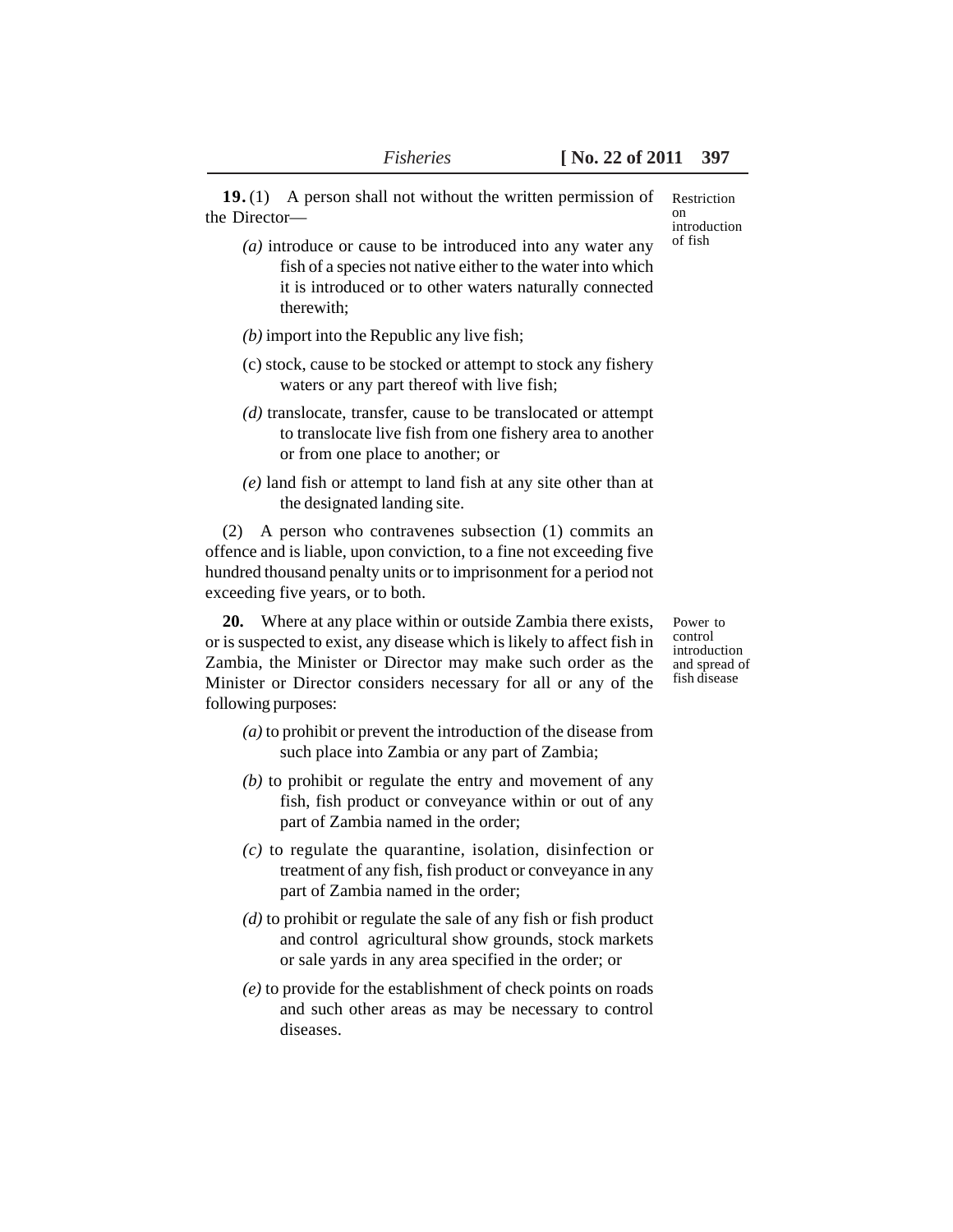| Offences<br>related to fish<br>disease | A person who-<br>21.                                                                                                                                                                                            |
|----------------------------------------|-----------------------------------------------------------------------------------------------------------------------------------------------------------------------------------------------------------------|
|                                        | $(a)$ unlawfully communicates a disease to live fisheries<br>resources or fish habitat;                                                                                                                         |
|                                        | $(b)$ unlawfully sells any fish or fish product knowing the fish<br>or fish product is infected with or contains a disease;                                                                                     |
|                                        | $(c)$ leaves any fish or fish product in a place knowing the fish<br>or fish product is infected with or contains a disease;                                                                                    |
|                                        | $(d)$ unlawfully brings any fish or fish product into the Republic<br>knowing the fish or fish product is infected with or<br>contains a disease;                                                               |
|                                        | commits an offence and is liable, upon conviction, to a fine not<br>exceeding five hundred thousand penalty units or to imprisonment<br>for a period not exceeding five years, or to both.                      |
| Emergency<br>measures                  | The Director may, where an emergency occurs that<br>22.<br>endangers or may endanger stocks of fish or aquatic life, or any<br>species or class of fish or aquatic life in any fishery or part of a<br>fishery- |
|                                        | $(a)$ suspend all or any of the fishing in that fishery or any<br>specified part of it;                                                                                                                         |
|                                        | $(b)$ restrict the number of boats fishing in that fishery;                                                                                                                                                     |
|                                        | $(c)$ restrict the mass of fish which may be taken from that<br>fishery; or                                                                                                                                     |
|                                        | $(d)$ specify or order the taking of such measures as may be<br>necessary.                                                                                                                                      |
| Import of<br>fish or fish<br>product   | 23. (1) A person shall not import any fish or fish product without<br>an import permit issued by the Director.                                                                                                  |
|                                        | The Minister may, by statutory instrument, provide for the<br>(2)<br>prohibition, restriction and regulation of the importation of any fish<br>and fish product.                                                |
|                                        | (3) Without derogating from the generality of subsection (1),<br>the Minister may, by regulation—                                                                                                               |
|                                        | $(a)$ provide for the disinfection or treatment of any imported<br>fish or fish product, or their containers;                                                                                                   |
|                                        | $(b)$ designate ports of entry, routes and methods of<br>transportation;                                                                                                                                        |
|                                        | $(c)$ provide for the detention of any fish or fish product which<br>is imported and the measures to be taken during the<br>detention;                                                                          |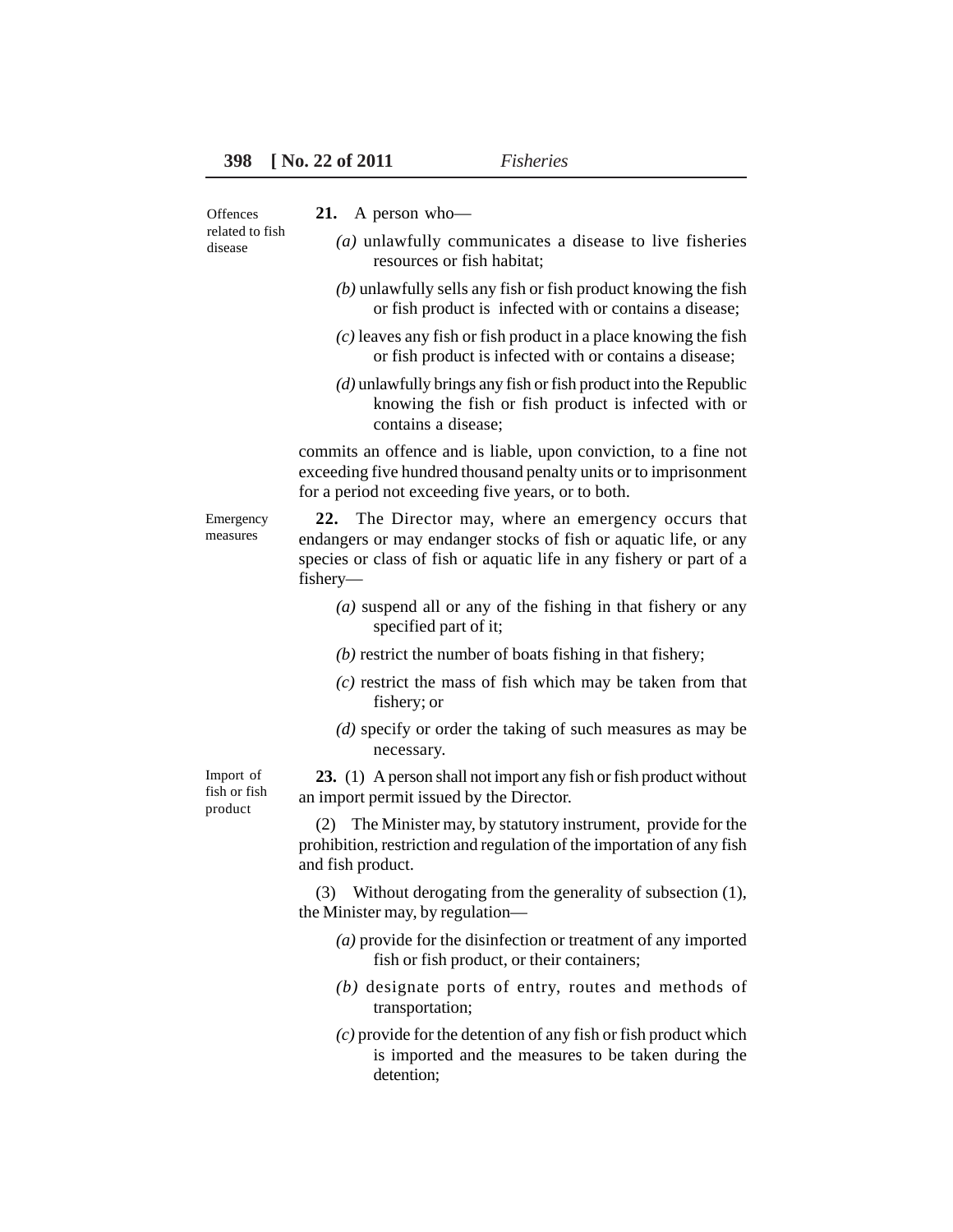- *(d)* provide for the imposition and recovery of fees for disinfecting or treating any fish or fish product, which is imported; and
- *(e)* provide for the disposal of any imported fish or fish product in respect of which prescribed fees are not paid and of the proceeds resulting from their disposal.

**24.** The Minister may, in consultation with the Director, authorise the entry of any fish or fish product for scientific or research purposes, subject to such terms and conditions as the Minister may consider necessary.

**25.** (1) A person shall not export any fish or fish product without an export permit issued by the Director.

(2) The Minister may, by statutory instrument, prohibit the export of any fish or fish product from Zambia, or any part of Zambia, in general or to one or more designated countries of destination, unless and until all regulations with regard to their export have been complied with.

(3) The Minister may, by statutory instrument, make regulations for the purposes of regulating and controlling the export of any fish or fish product from Zambia or any part of Zambia and prescribing the fees to be paid.

(4) The Minister shall take into account, in the regulations prescribed under subsections (2) and (3), the requirement to fulfill international treaties and agreements and the requirements of the countries of destination.

#### PART IV

#### FISHERIES MANAGEMENT AREAS

**26.** (1) The Minister may, after consultation with the Minister responsible for environmental protection and management, national heritage conservation and management and wildlife management and with the Director and the local riparian community, by statutory order, declare any area of water to be a fisheries management area for the management and sustainable utilisation of such species of fish as may be specified in the order.

(2) The Minister may, in like manner, define, alter or extend the boundaries of a fisheries management area or order the area to cease to be a fisheries management area.

Declaration of fisheries management area

Importation for scientific, educational or research purposes

Export of fish or fish product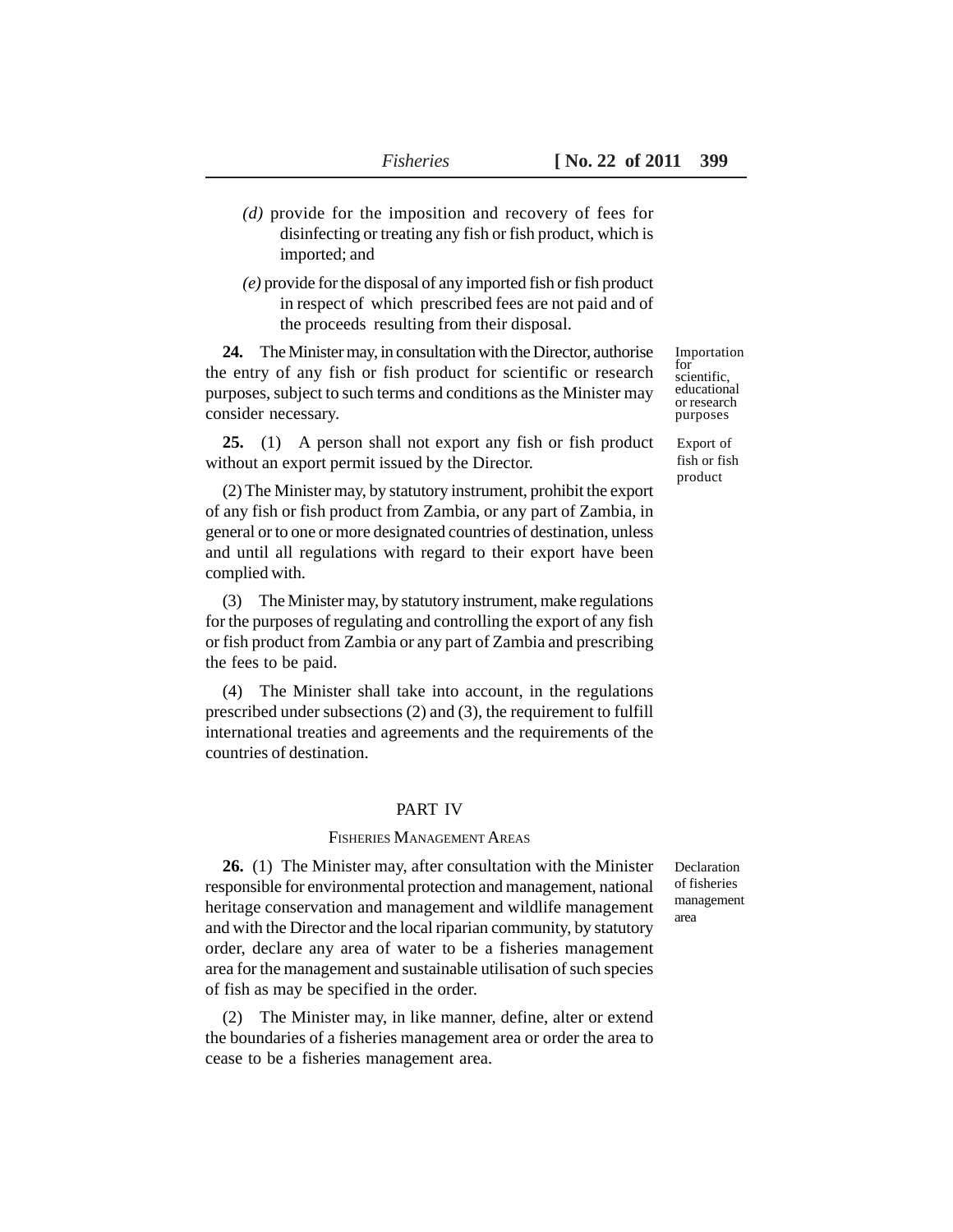(3) Where a fisheries management area is in a Local Forest, National Forest or National Park, the exercise or enjoyment of any fishing right or interest in the area shall be consistent with sustainable forest management or wildlife conservation and management, as the case may be.

Restriction on fishing in fisheries management area

Fisheries management plan

**27.** Except as otherwise provided by this Act, any person who, without a fishing licence, fishes in any fisheries management area commits an offence and is liable, upon conviction, to a fine not exceeding three hundred thousand penalty units or to imprisonment for a period not exceeding three years, or to both.

**28.** (1) The Director shall, in consultation with a committee appointed under section *twenty-nine*, prepare a fisheries management plan for the conservation and management of fish and the development of the fisheries management area.

- (2) A fisheries management plan shall—
	- *(a)* identify the fishery to which it relates and state its characteristics and its current state of exploitation;
	- *(b)* specify the objectives to be achieved in the conservation, management and development of the fisheries management area;
	- *(c)* specify the strategies to be adopted for the effective management and development of the fishery;
	- *(d)* determine fishing quotas, the amount of fish which may be harvested and the number of fishing licences which may be issued in respect of the fishery, in any fishing season;
	- *(e)* identify any possible adverse effects that fishing activities in the fishery may cause to the environment and provide solutions for the management of those effects in accordance with the provisions of the Environmental Management Act, 2011;
	- *(f)* specify the statistical and other data to be submitted by the committee to the Director for purposes of monitoring the management and development of the fishery; and
	- *(g)* where necessary, identify and recommend any international cooperation that may be needed to achieve the management and development objectives of the fishery.

(3) The Director shall, during the preparation of a fisheries management plan, consult as appropriate, with other Government departments and agencies affected by the fisheries management plan.

Act No. of 2011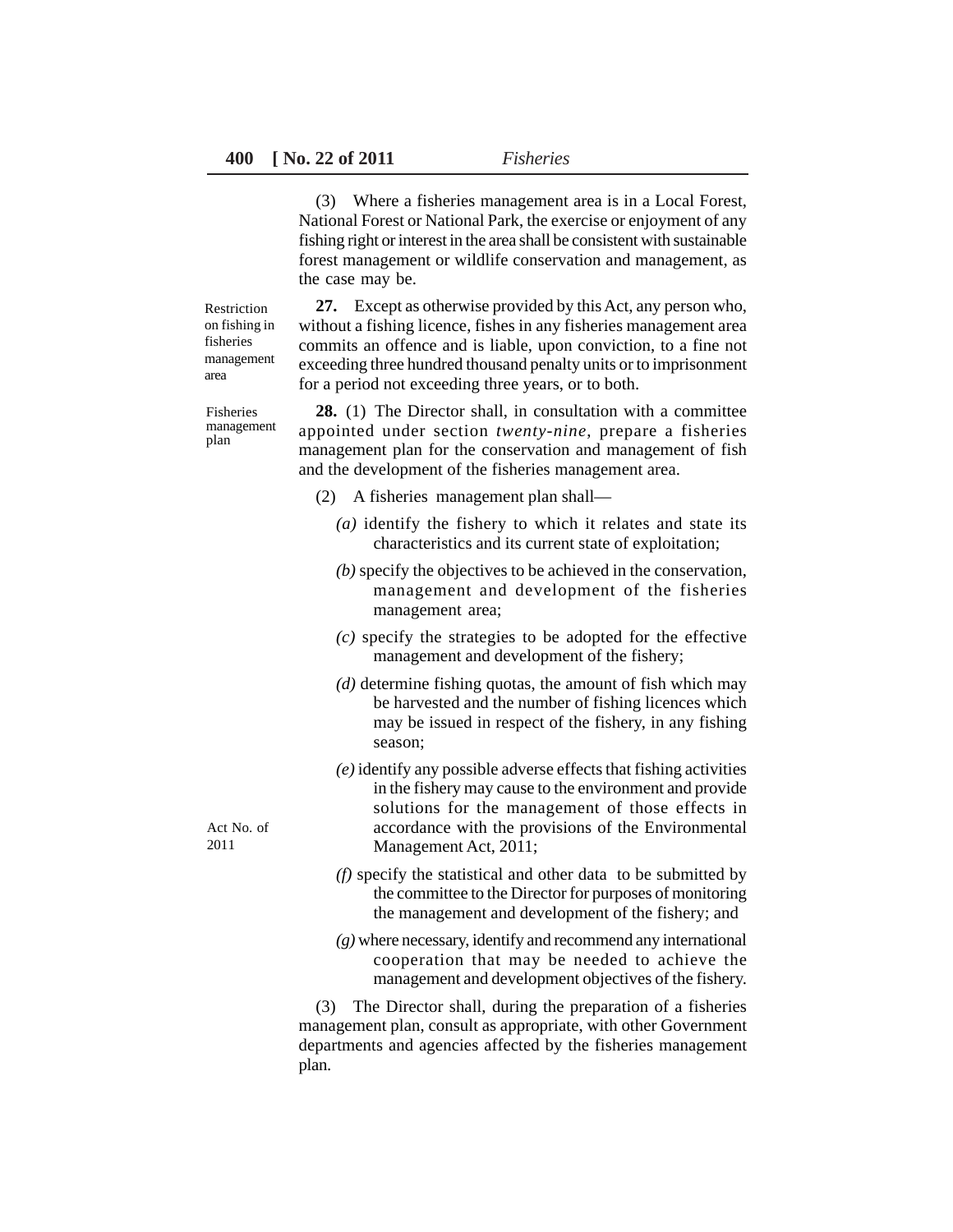(4) Where a fisheries management area includes any waters where any fish endemic in the Republic are found, the Director shall, before preparing a fisheries management plan for the area—

- *(a)* consult with any Government or other relevant authority concerned with general conservation and biodiversity matters; and
- *(b)* shall give due regard to any advice given by the authorities referred to in paragraph (a) in relation to the endemic fish.

(5) A fisheries management plan shall be reviewed and revised as necessary.

(6) A fisheries management plan and any revision thereof shall be submitted to the Minister for approval, and shall only enter into force when such approval is given.

**29.** (1) The Minister may, by statutory instrument, appoint a committee for a fisheries management area declared under section *twenty-six:*

Fisheries management committee

Provided that where the fisheries management area is in a game management area, the Minister shall appoint the committee in consultation with the community resources board for that area.

(2) A committee appointed under subsection (1) shall comprise—

- *(a)* six representatives from the local riparian fishing community who shall be elected by the local community;
- *(b)* a representative of the local authority in the fisheries management area;
- *(c)* one representative of the chief:

Provided that where a fisheries management area covers two or more chiefdoms, each chief shall nominate a representative to the committee;

- *(d)* one representative of a non-governmental organisation operating in the fisheries management area;
- *(e)* one representative of the commercial fishing operators in the area;
- *(f)* one representative from the acquaculture industry; and
- *(g)* two other persons.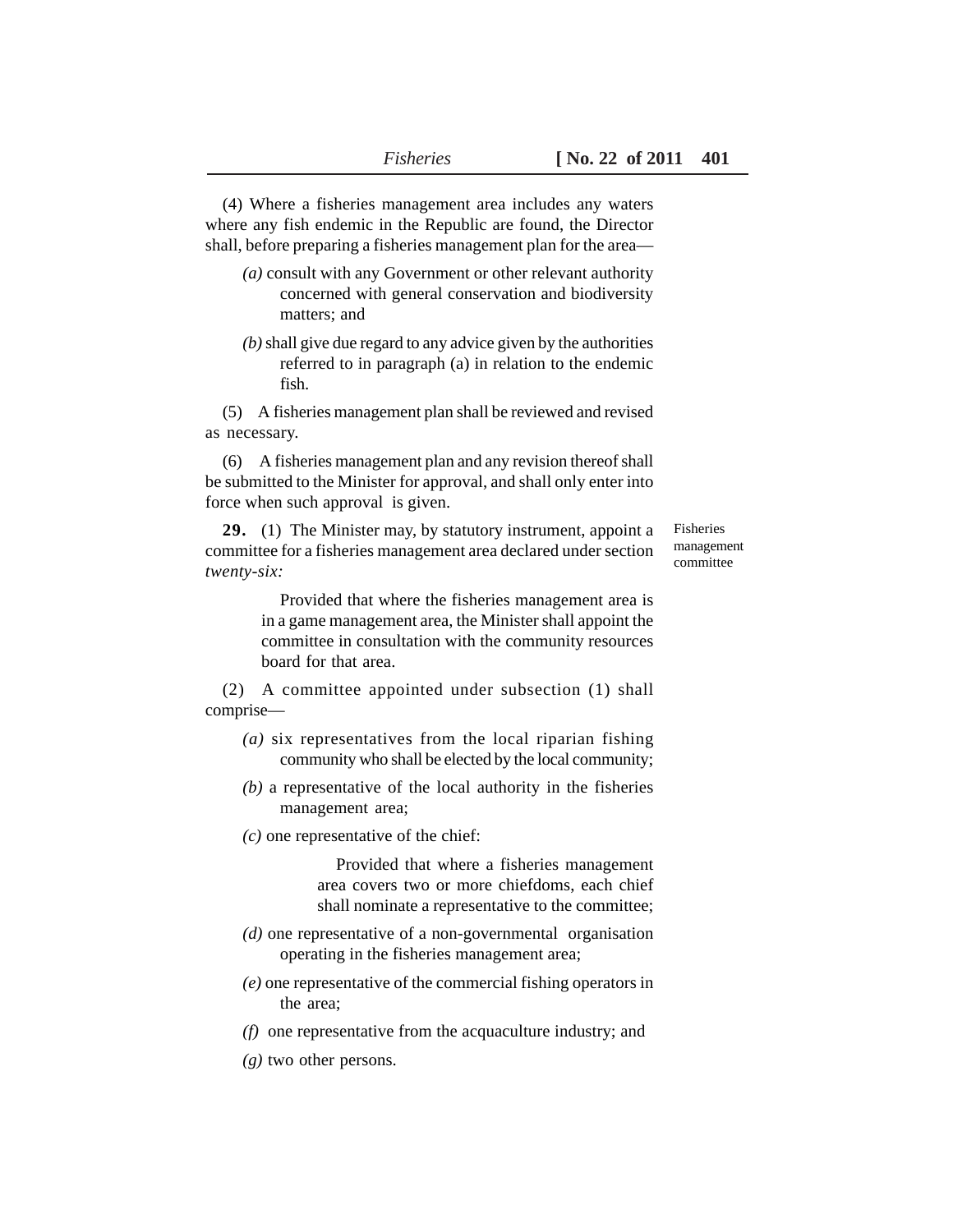(3) The Minister shall appoint the Chairperson and Vice-Chairperson of a committee from among the members of the committee.

(4) Subject to the other provisions of this Act, a member of a committee shall hold office for a period of three years and may be re-appointed for one further period of three years.

- (5) The office of a member shall become vacant—
	- *(a)* if without reasonable excuse that member is absent from three consecutive meetings of the committee of which the member had notice;
	- *(b)* upon the member's death;
	- *(c)* if the member is adjudged bankrupt;
	- *(d)* if the member becomes mentally or physically incapable of performing the duties of a member of the committee; or
	- *(f)* if the member is convicted of an offence under this Act or any other written law and sentenced therefor to imprisonment for a period of six months or more without the option of a fine.

(6) The Minister shall, on such terms and conditions as the Minister may determine, appoint an officer of the Department of Fisheries to be the secretary to a committee.

(7) The Minister may dissolve a committee constituted under subsection (1) if satisfied that the committee—

- *(a)* has mismanaged the natural resources in the fisheries management area; or
- *(b)* has engaged in activities which are inconsistent with their functions.

(8) Where the Minister dissolves a committee under subsection (7), the assets of the committee shall become the property of the State and;

(9) The provisions of the Schedule apply to a committee.

Functions of fisheries management committee

**30.** (1) The functions of a committee are to promote and develop an integrated approach to the management and sustainable utilisation of natural and fisheries resources in a fisheries management area under its jurisdiction.

(2) Without prejudice to the generality of subsection (1), a committee shall have power to—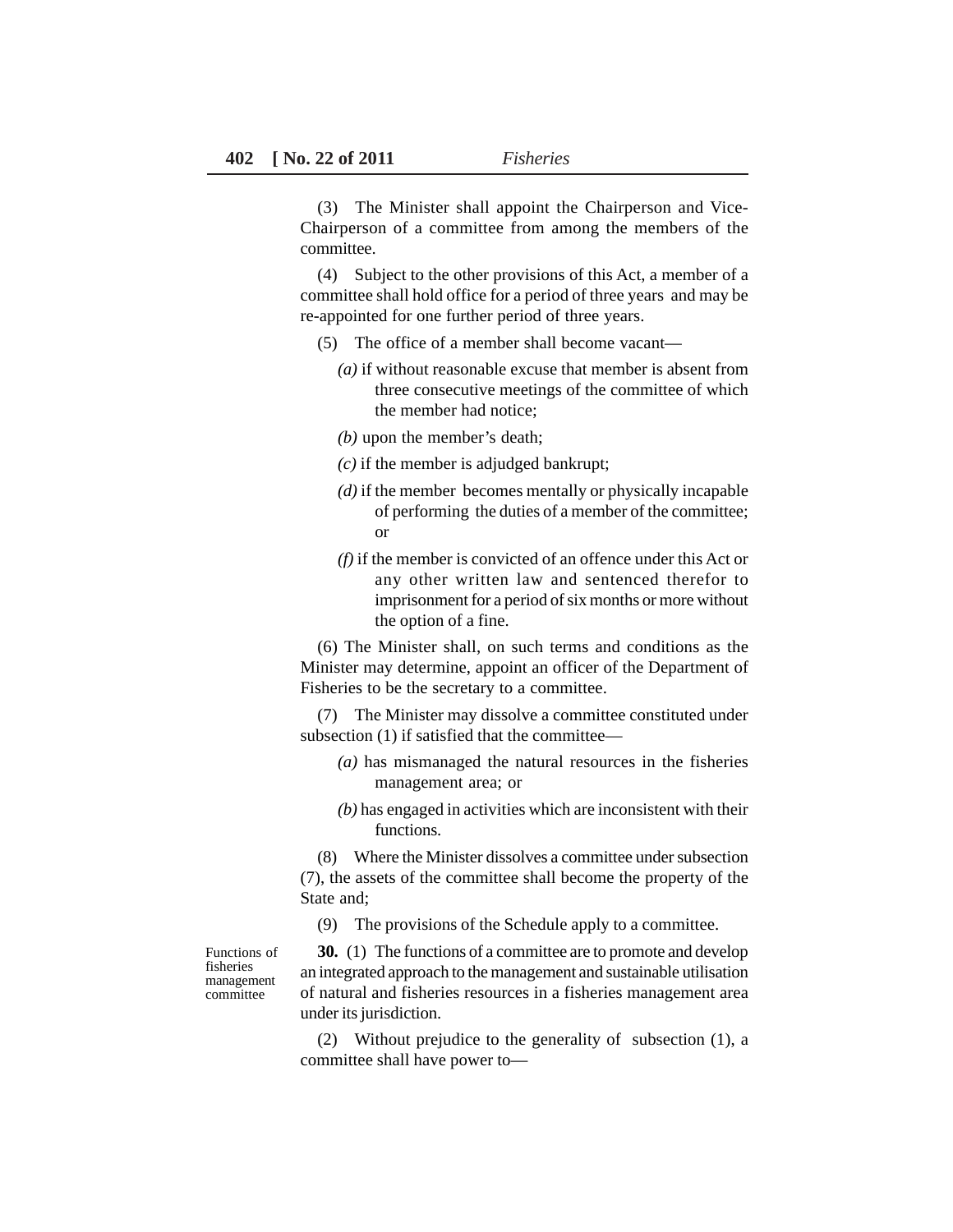- *(a)* negotiate, in conjunction with the Director, co-management agreements with industrial fishing companies operating in the fisheries management area under its jurisdiction;
- *(b)* manage the fisheries resources under its jurisdiction, within fishing quotas specified by the fisheries management plan;
- *(c)* in consultation with the Director, develop and implement management plans which reconcile the various uses of water in the fisheries management area under its jurisdiction;
- *(d)* cooperate with the Department in the management of the fisheries management area under its jurisdiction;
- *(e)* facilitate the involvement of non-governmental organisations providing support to fisheries management and conservation efforts in the fisheries management area under its jurisdiction;
- *(f)* recommend to the Director the measures, plans and programmes required for fisheries development in the fisheries management area under its jurisdiction;
- *(g)* monitor the development of aquaculture in the fisheries management area under its jurisdiction;
- *(h)* submit to the Director, on a regular basis, reports on the status of the fisheries management area under its jurisdiction; and
- *(i)* perform such other functions as the Minister may direct.

(3) A committee shall prepare and implement the fisheries management plan referred to in section *twenty-eight* in accordance with such regulations as the Minister may, by statutory instrument, prescribe.

**31.** A person who misuses or misappropriates any money belonging to a committee—

Misuse of money of committee

- *(a)* is liable to a surcharge; and
- *(b)* commits an offence and is liable, upon conviction, to a fine not exceeding one hundred thousand penalty units or to imprisonment for a period not exceeding twelve months, or to both.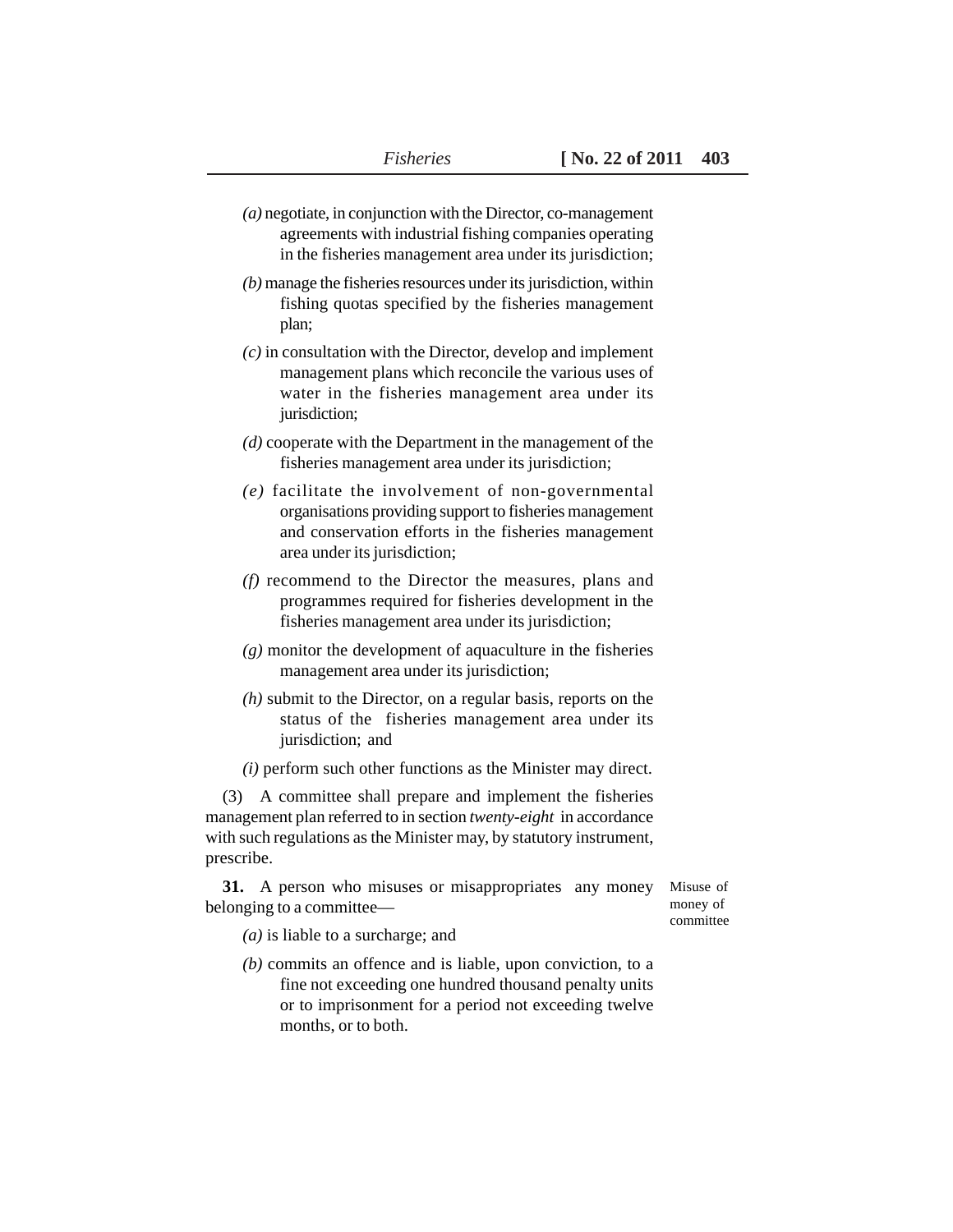**32.** A committee shall submit— Submission of

report and minutes

- - *(a)* to the Director, minutes of each meeting of the committee; and
	- *(b)* to the Minister, an annual report of its activities; within two weeks after such minutes or report are adopted by the committee.

**33.** (1) The Director may, under a fisheries management village fisheries committee, appoint a zone and village fisheries management committee for the purpose of fisheries and aquaculture development in the area. Zone and management committee

- (2) The Minister may, by statutory instrument, provide for—
	- *(a)* the composition, functions and procedure of the zone and village fisheries management committees; or
	- *(b)* any other matters necessary for purposes of the zone and village fisheries management committees.

#### PART V

#### SPECIAL FISHING AREAS

Prescribed areas

Special fishing licence

**34.** (1) The Minister may, for the purposes of recreational, subsistence or research fishing, by statutory order, declare any area of water to be a prescribed area and shall in such order specify for which of the purposes the area is so declared.

(2) The Minister may, in respect of any area designated as a prescribed area under subsection (1), regulate the method of fishing to be used in the prescribed area and may prohibit the use of nets.

**35.** (1) Notwithstanding the provisions of this Act, the Director may, upon such conditions as the Director may consider necessary, and upon payment of such fee as may be prescribed, grant to any person, or persons collectively, a special fishing licence which shall authorise the holder thereof to fish in any specified area or specified waters for any of the following purposes:

- *(a)* scientific research or the collection of specimens for aquaria, museums and similar institutions;
- *(b)* collecting live fish for stocking specified waters;
- *(c)* the supply of food in cases of emergency if no other adequate food supply is available; or
- *(d)* experiment subject to the direction of the Director.

(2) A special fishing licence may authorise the holder to fish by any means or method of fishing subject to such conditions as the Director may consider necessary to impose.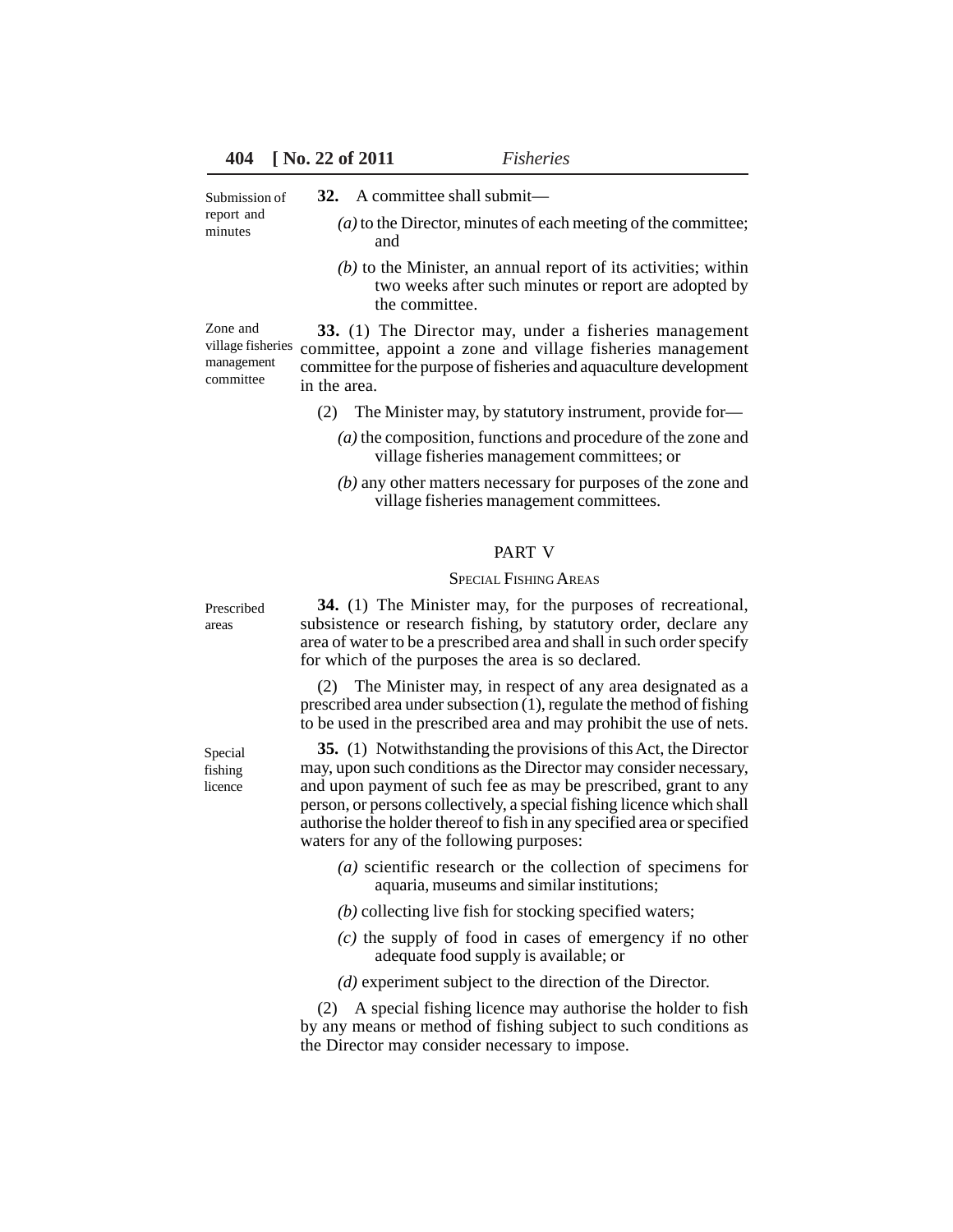#### PART VI

#### COMMERCIAL FISHING

**36.** (1) The Minister may, by statutory order, declare any area of water to be a commercial fishing area. (2) The Minister may, in respect of any commercial fishing area declared as such under subsection (1), make regulations— *(a)* prohibiting, restricting or regulating fishing; *(b)* controlling the methods of fishing; *(c)* prescribing that during any period of the year it shall be an offence to fish whether generally or for any particular species of fish; *(d)* prescribing the licences to be held by any person fishing in a commercial fishing area; and *(e)* prescribing the records to be kept, and the information to be provided, by any person fishing in a commercial fishing area. **37.** (1) A person shall apply to the Director for the registration of the boat intended to be used by the person for the purpose of commercial fishing in the prescribed manner and form upon payment of a prescribed fee. (2) A person who fails to register a boat commits an offence and is liable, upon conviction, to a fine not exceeding two hundred thousand penalty units or to imprisonment for a period not exceeding two years, or to both. **38.** (1) A boat registered under the provisions of this Act shall be allocated a number or identification mark corresponding to the number or identification mark entered in the register. (2) The number or identification mark of a boat shall be clearly painted on the hull of such boat in such manner as the Minister may prescribe. **39.** (1) The Minister may, in consultation with the Director, a committee, a local authority and the chief, by notice in the *Gazette,* declare any area of a commercial fishing area as a fisheries reserve if the Minister considers that special measures are necessary to— *(a)* preserve the aquatic environment; Declaration of commercial fishing area Registration of boats Boat identification marks Declaration of fisheries reserves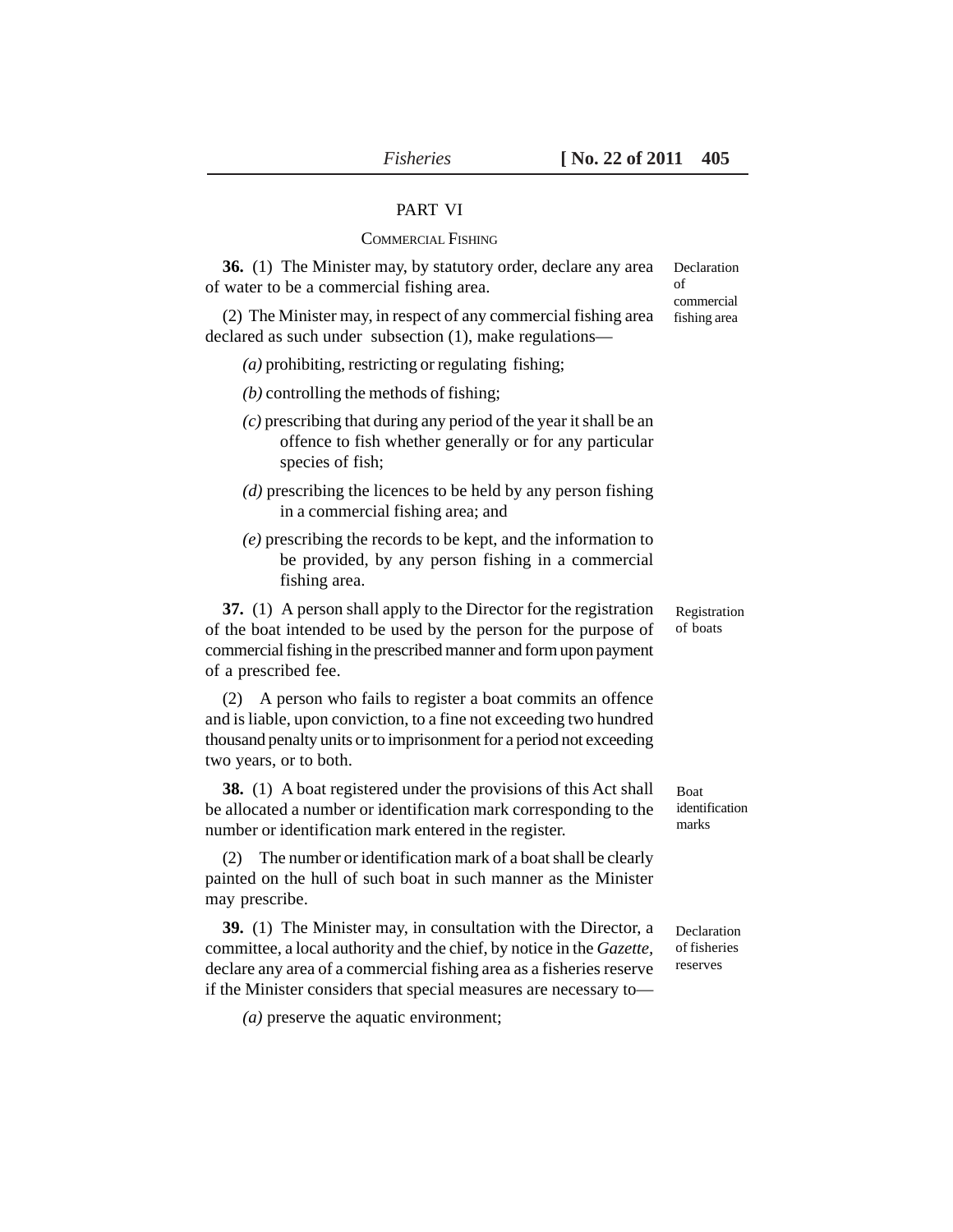- *(b)* protect, preserve or rehabilitate the fish habitat, related ecosystems including wetlands, lakes, lagoons, nursery and spawning areas, which are essential to maintaining the integrity of an ecosystem, species or assemblages of species;
- *(c)* promote re-generation of fish stocks; or
- *(d)* protect fisheries resources and their environment from destruction, degradation, pollution and any other adverse impacts through human activities that threaten their health and viability.

(2) A person shall not, in a fisheries reserve declared under subsection (1), without the written permission of the Director—

- *(a)* engage in any activity for fishing; or
- *(b)* dredge or extract any material or discharge or deposit any waste or other polluting matter or in any other way destroy, disturb or interfere with the natural environment of fish and related ecosystems.

(3) The Minister may, where the sustainable utilisation of fish is threatened, by notice in the *Gazette,* prohibit or limit the number of licences that may be issued in respect of any one or both types of regulated fishing gear either in general or in respect of a particular area or for a specified period.

#### PART VII

#### **AQUACULTURE**

**40.** (1) Subject to section *forty one*, a person shall not engage in aquaculture except in accordance with this Act and under the authority of a licence issued under this Act.

(2) A person who contravenes subsection (1) commits an offence and is liable, upon conviction, to a fine not exceeding three hundred thousand penalty units or to imprisonment for a period not exceeding three years, or to both.

**41.** (1) An application for a licence to engage in aquaculture shall be made to the Director or such other officer designated for that purpose by the Director in the prescribed manner and form and shall be accompanied by a prescribed fee, an environmental impact assessment report prepared pursuant to section *forty-five* and such other information as may be prescribed.

Prohibition of engaging in aquaculture without licence

Application for licence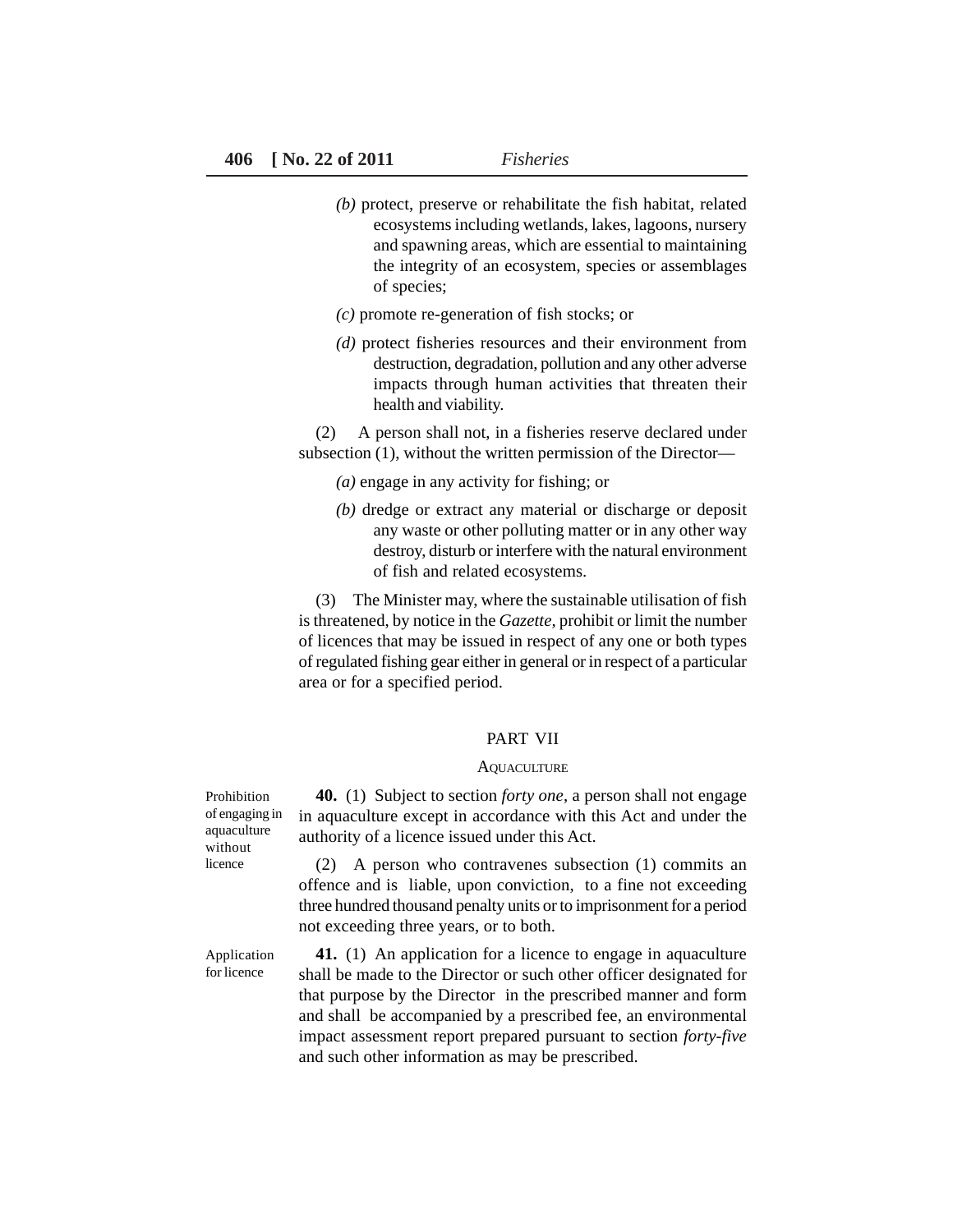(2) The Director shall, within sixty days of receiving an application, reject the application if the application does not meet the requirements of this Act and shall notify the applicant stating the reasons for the rejection.

(3) An applicant for a licence who is aggrieved by a decision of a Director not to grant the licence under subsection (2) may appeal to the Minister, subject to a further appeal to the High Court within thirty days of receiving the notification.

**42.** (1) The Director shall, within thirty days of receiving an application for a licence under section *forty-one,* issue a licence, subject to any condition specified under section *forty-three.*

Aquaculture licence

(2) Subject to section *forty-three,* a licence issued under this section shall be valid for such period as may be specified therein.

(3) An aquaculture licence confers on the holder thereof exclusive rights to harvest the products of the aquaculture facility named in the licence within the area specified in the licence.

(4) A holder of an aquaculture licence may, at least three months before its expiry, apply for the renewal of the licence.

**43.** An aquaculture licence may contain conditions—

Conditions of aquaculture licence

- *(a)* relating to the siting, design, equipment and materials to be used in the construction of the aquaculture facility;
- *(b)* relating to the control of the species of aquatic life that may be introduced into the aquaculture facility;
- *(c)* intended to promote sanitary conditions in the handling of fish and in the preparation and processing of fisheries and fish products;
- *(d)* to prevent the escape of fish from an aquaculture facility;
- *(e)* to prevent and control the spread of diseases of fish;
- *(f)* to regulate the marketing of fish and fish products of an aquaculture facility;
- *(g)* stipulating measures to be taken to minimise the escape of waste products and the pollution of the water in, or the land surrounding, an aquaculture facility;
- *(h)* regulating the disposal of dead fish or waste from an aquaculture facility operated by the licensee including consents and notifications required in respect thereof;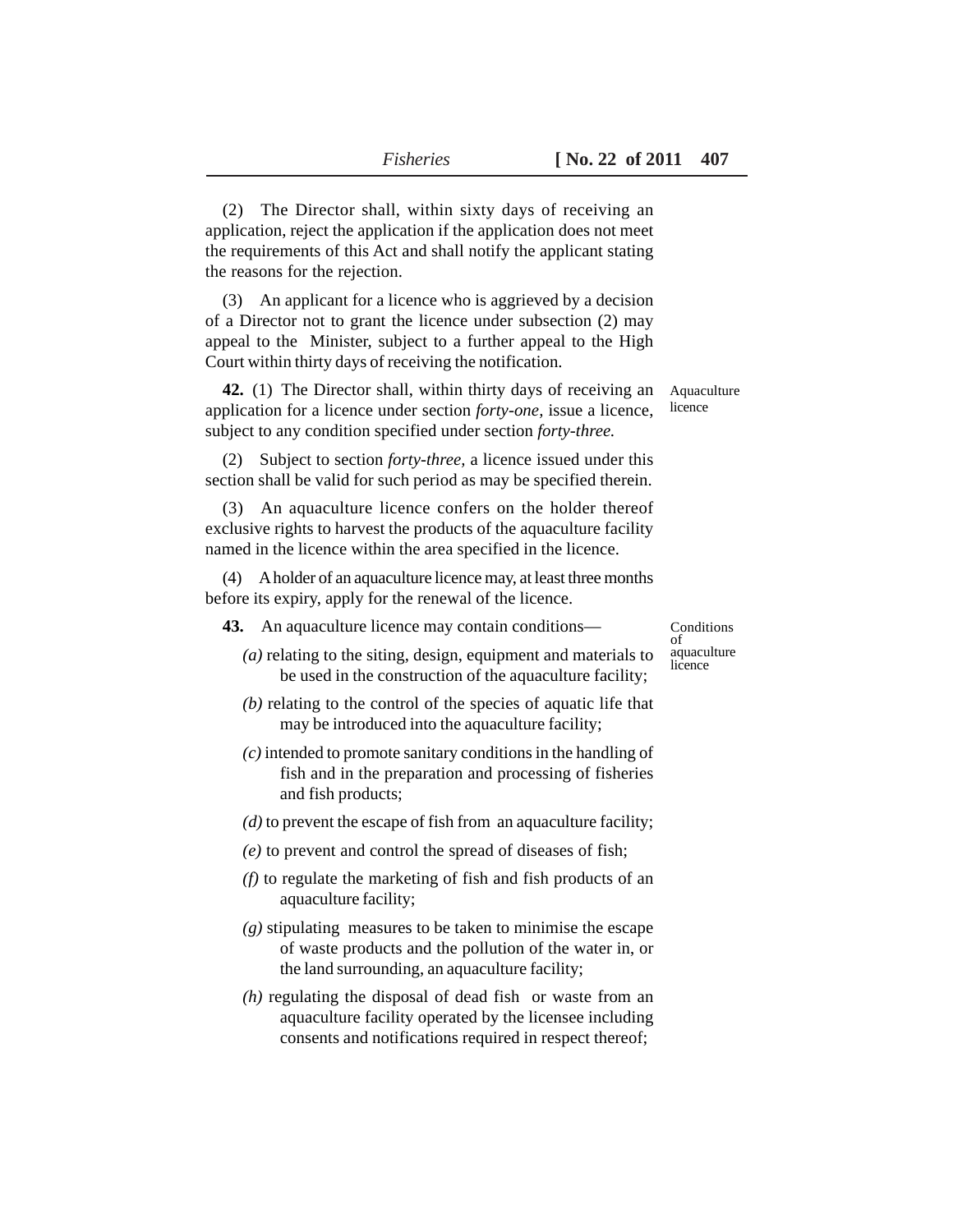- *(i)* respecting the control and monitoring of the water quality in the aquaculture facility;
- *(j)* prohibiting or controlling the use of any chemical or pharmaceutical preparation, drug or antibiotic, in an aquaculture facility; or
- *(k)* prescribed by regulations under section *fifty-two.*

Restriction on transfer of licence

**44.** An aquaculture licence shall not be transferred without the prior written approval of the Director:

Provided that the Director may authorise the transfer of a licence on such conditions as the Director may determine.

Environmental impact assessment Act No. of 2011

Inspection of proposed site for aquaculture

Prohibition of interfering with aquaculture facility

**45.** A person who intends to engage in aquaculture shall conduct an environmental impact assessment in accordance with the provisions of the Environmental Management Act, 2011, and prepare a report thereon for the purposes of this Act.

**46.** An authorised officer may inspect any site proposed for the establishment of an aquaculture facility to determine the suitability or otherwise of such site for use as an aquaculture facility upon payment of such inspection fee as the Minister may, by regulations, prescribe.

**47.** (1) A person shall not—

- *(a)* interfere with or harvest the products of an aquaculture facility without the authority of the licensee;
- *(b)* place any object in the water of an aquaculture facility, or promote or undertake any activity in a manner so as to obstruct an aquaculture operation being carried out by another person;
- *(c)* destroy, damage, displace or alter the position of any equipment lawfully deployed in connection with an aquaculture facility; or
- *(d)* without lawful excuse, cause the release of any product of an aquaculture facility.

(2) A person who contravenes subsection (1) commits an offence and is liable, upon conviction, to a fine not exceeding two hundred thousand penalty units or to imprisonment for a period not exceeding two years, or to both.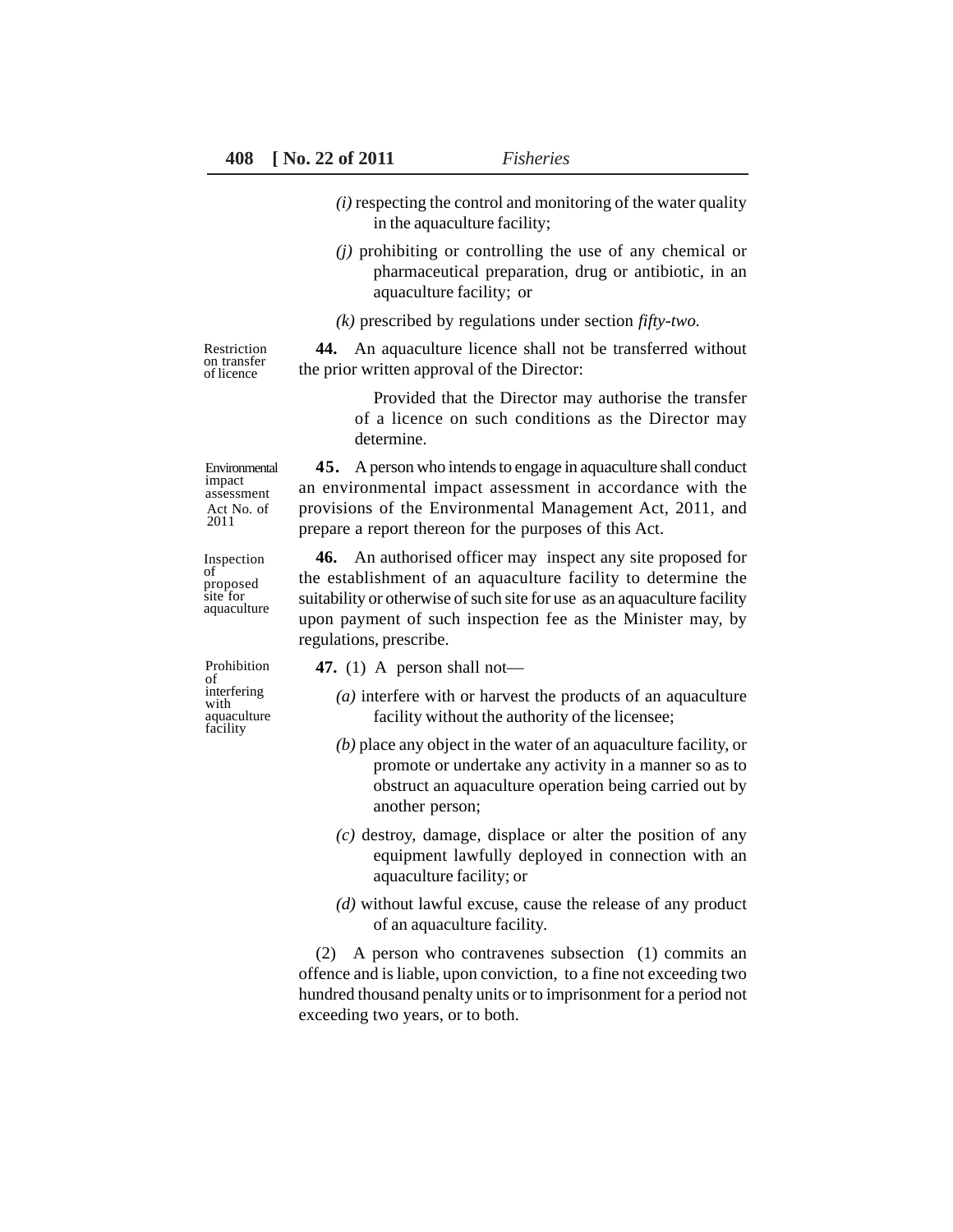**48.** (1) A person shall not use any drug, chemical or substance for the treatment of fish diseases or for the enhancement of fish growth in an aquaculture facility or for the disinfection of any equipment used in an aquaculture facility, except a drug, chemical or substance approved by the Director for such purpose in consultation with the Environmental Management Agency.

(2) A person who contravenes subsection (1) commits an offence and is liable, upon conviction, to a fine not exceeding one hundred thousand penalty units or to imprisonment for a period not exceeding one year, or to both.

**49.** (1) The Director may cancel or suspend an aquaculture licence where—

- *(a)* it is necessary to do so in order to give effect to this Part or any programme specified in a fisheries management plan; or
- *(b)* the licence holder has contravened any provision of this Act or any conditions of the licence.

(2) The Director shall, before suspending or cancelling a licence under this section, notify the licence holder of the intention to suspend or cancel the licence giving reasons for such intention and inviting the licence holder to make representations to the Director within such period as may be specified in the notice.

(3) Where a licence is suspended or cancelled on the grounds specified in paragraph (a) of subsection (1), the fees or such proportion of the fees paid for the licence representing the unexpired period of that licence shall be reimbursed to the licence holder within sixty days of such suspension or cancellation.

**50.** Any licence holder who is aggrieved by a decision of the Director to suspend or cancel the licence under section *forty-nine* may appeal to the Minister, subject to a further appeal to the High Court, within thirty days of receiving the notification of the suspension or cancellation of the licence.

**51.** (1) The Director shall, in consultation with a committee, prepare an Aquaculture Development Plan for the sustainable development of aquaculture in Zambia, for the approval of the Minister.

(2) The Aquaculture Development Plan shall be for a period of three years and shall be designed to promote the sustainable development of aquaculture in accordance with sound principles of fisheries management.

Restriction on use of chemicals, etc. in aquaculture facility

Cancellation and suspension of licence

Appeal against suspension or cancellation of licence

Aquaculture Development Plan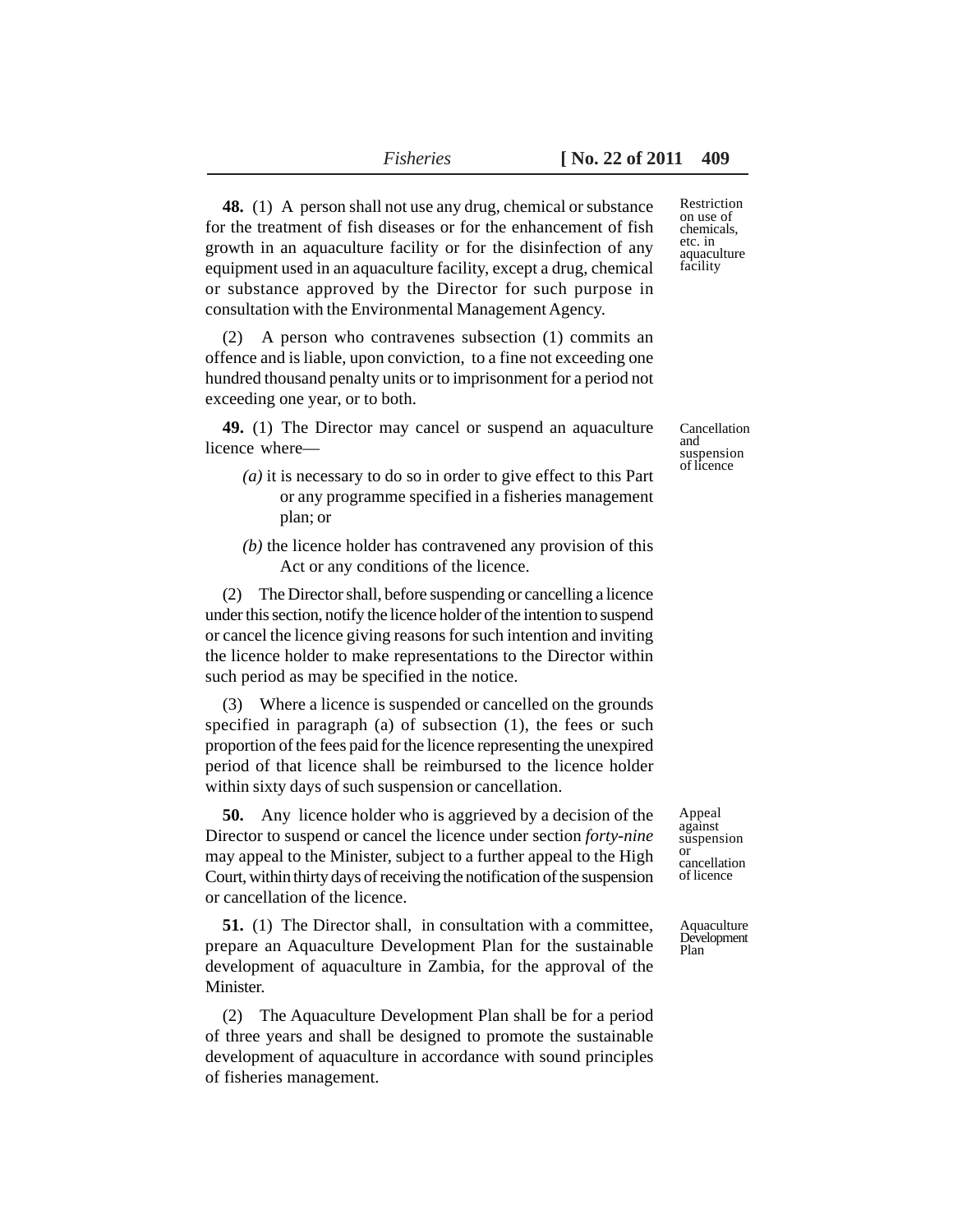|                            | The Aquaculture Development Plan shall include—<br>(3)                                                                                                         |
|----------------------------|----------------------------------------------------------------------------------------------------------------------------------------------------------------|
|                            | $(a)$ a statement of the objectives of the plan and a strategy<br>for achieving those objectives;                                                              |
|                            | $(b)$ performance indicators to monitor the extent to which the<br>objectives of the plan are being attained;                                                  |
|                            | $(c)$ an evaluation of the implementation of the aquaculture<br>plan that preceded it;                                                                         |
|                            | $(d)$ a description or identification of any area of water which<br>is suitable for aquaculture and the type of aquaculture<br>for which the area is suitable; |
|                            | $(e)$ a description of suitable methods for undertaking any type<br>of aquaculture;                                                                            |
|                            | $(f)$ the identification of suitable or unsuitable species of fish<br>for aquaculture; and                                                                     |
|                            | $(g)$ any other matter concerning aquaculture which the<br>Director considers appropriate.                                                                     |
| Aquaculture<br>regulations | <b>52.</b> The Minister may, by statutory instrument, make regulations<br>$to-$                                                                                |
|                            | $(a)$ prescribe the forms to be used for an application for an<br>aquaculture licence under this Part;                                                         |
|                            | $(b)$ prescribe the fees to be paid by an applicant for a licence<br>under this Part;                                                                          |
|                            | $(c)$ provide for the control, management and improvement of<br>any aquaculture facility;                                                                      |
|                            | $(d)$ prescribe matters to be considered in determining<br>applications under this Part;                                                                       |
|                            | $(e)$ prescribe the duration and other conditions of an aquaculture<br>licence; and                                                                            |
|                            | $(f)$ make or give any direction generally for the better carrying<br>out of the purposes of this Part.                                                        |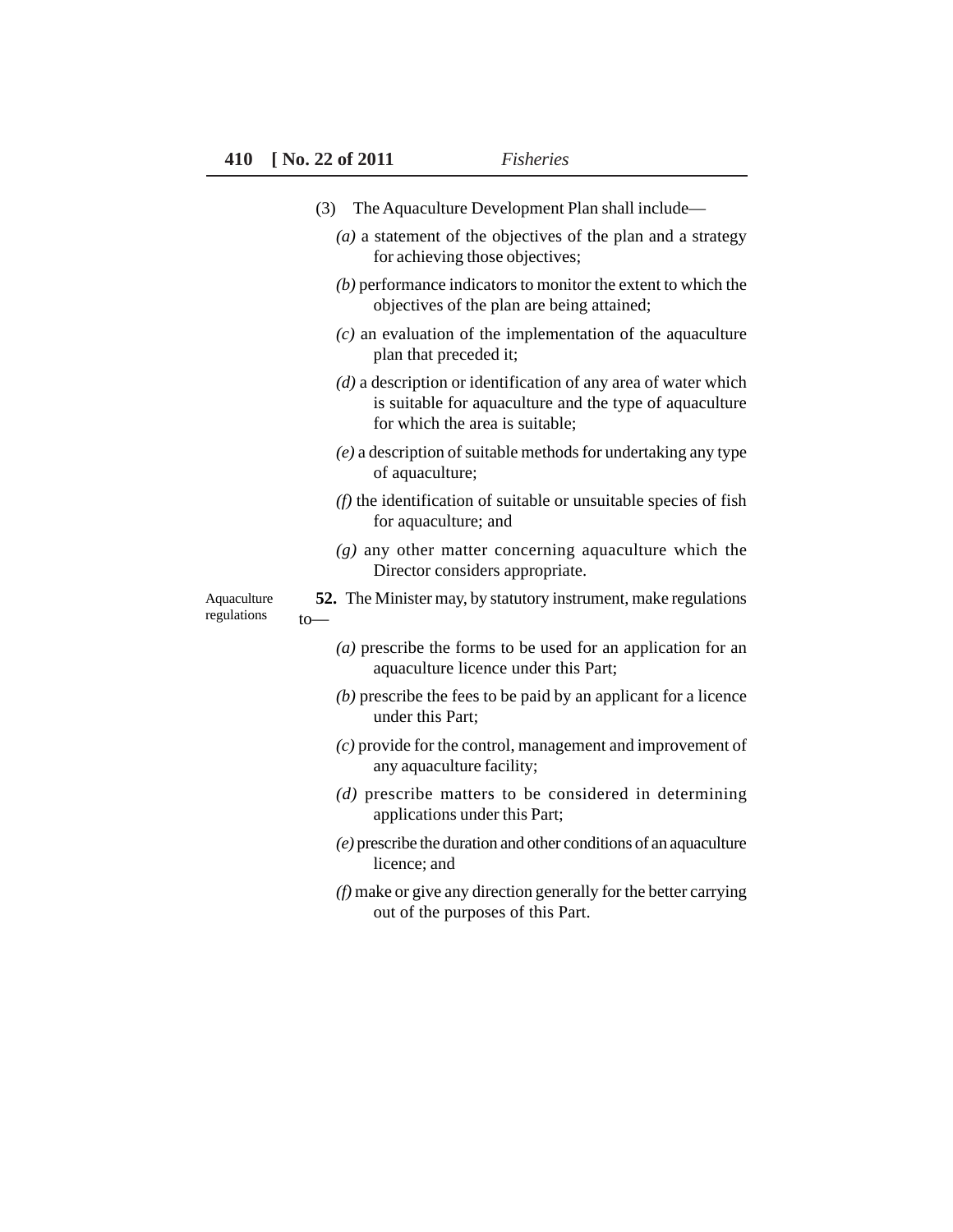#### PART VIII

#### THE FISHERIES AND AQUACULTURE DEVELOPMENT FUND

**53.** (1) There is hereby established a Fisheries and Aquaculture Development Fund.

- (2) The Fund shall consist of
	- *(a)* such monies as may be appropriated by Parliament for the purposes of the Fund;
	- *(b)* fifty percent of the monies collected from fishing and aquaculture licences and other fees payable under this Act; and
	- *(c)* such moneys as may accrue to or vest in the Fund.

**54.** The Fund shall be vested in the Minister responsible for finance and shall be managed and administered by the Minister responsible for fisheries. of Fund

**55.** The Ministers referred to in section *fifty-four* shall apply the moneys of the Fund for the purposes of developing the fisheries and aquaculture sector and facilitating a community-based approach to fisheries management and development. Application of moneys of Fund

**56.** The Ministers referred to in section *fifty-four* shall cause an annual statement of income and expenditure relating to the Fund to be prepared and laid before the National Assembly.

#### PART IX

#### GENERAL PROVISIONS

**57.** The Mutual Legal Assistance in Criminal Matters Act applies to offences under this Act, except where the provisions of that Act are inconsistent with this Act. Mutual legal assistance Cap. 98

**58.** (1) This Act shall have effect within as well as outside Zambia and notwithstanding where any offence is committed by any person, that person may be dealt with in respect of such offence as if it has been committed within Zambia. **Offences** committed outside Zambia

(2) Any proceedings against any person under this section which would be a bar to subsequent proceedings against such person for the same offence, if such offence had been committed in Zambia, shall be a bar to further proceedings against that person under any written law for the time being in force relating to the extradition of persons, in respect of the same offence outside Zambia.

Establishment of Fisheries and **Aquaculture** Development Fund

Administration

Statement of income and expenditure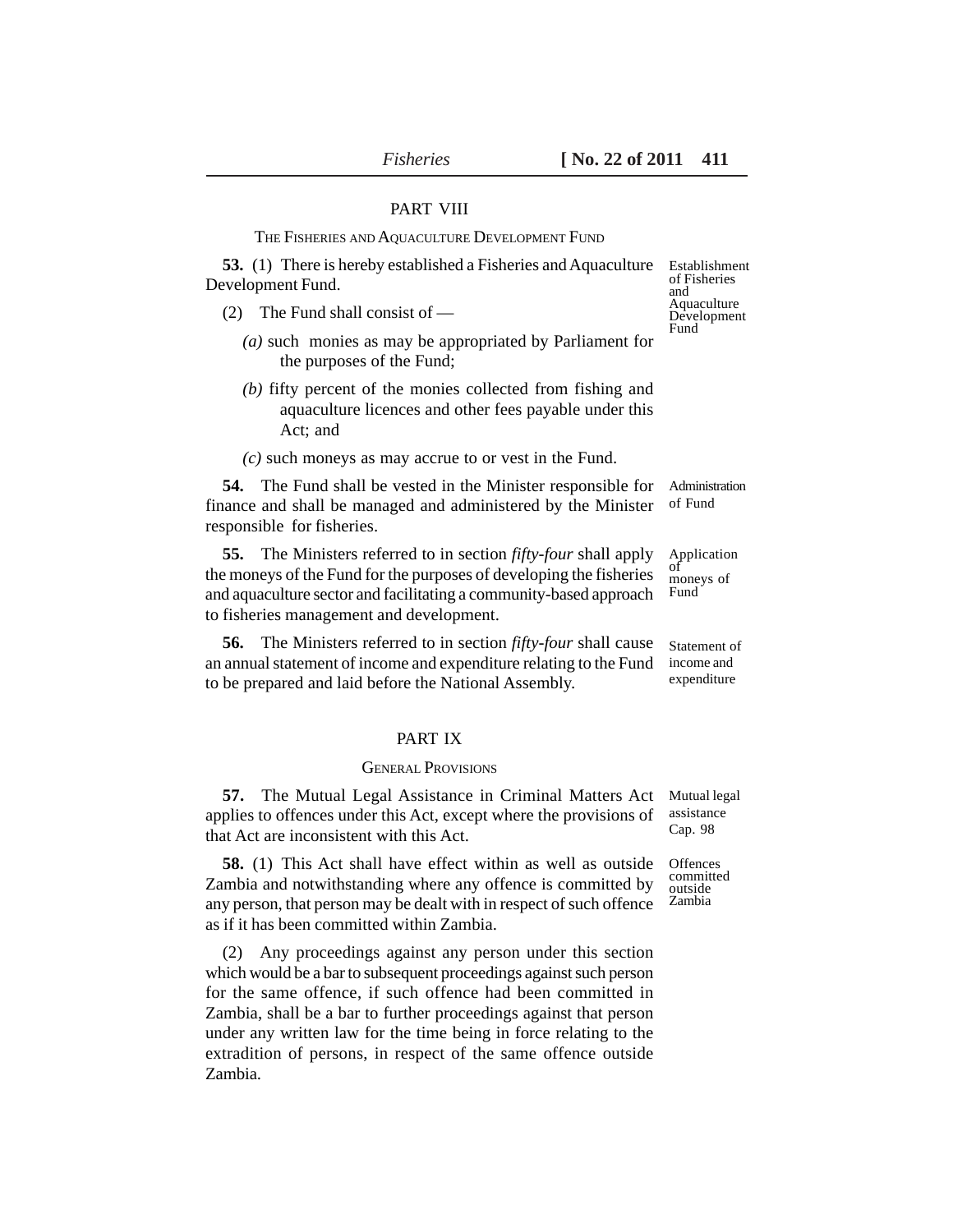| Extraditable<br>offences<br>Cap. 94 | An offence under this Act shall be deemed to be an<br>59.<br>extraditable offence under the provisions of the Extradition Act.                                                                                                                                                             |
|-------------------------------------|--------------------------------------------------------------------------------------------------------------------------------------------------------------------------------------------------------------------------------------------------------------------------------------------|
| General<br>offences                 | 60.<br>A person who-                                                                                                                                                                                                                                                                       |
|                                     | $(a)$ without reasonable excuse has in that person's possession<br>or deals in any fish or fish product taken contrary to the<br>provisions of this Act;                                                                                                                                   |
|                                     | $(b)$ contravenes any restriction, condition or order made under<br>this Act;                                                                                                                                                                                                              |
|                                     | $(c)$ transfers any licence or permit issued under this Act<br>without the prior written consent of the Director;                                                                                                                                                                          |
|                                     | $(d)$ casts adrift or otherwise interferes with any fishing<br>equipment or aquaculture facility;                                                                                                                                                                                          |
|                                     | (e) places any object in any fishery waters or aquaculture<br>facility, or undertakes any activity in a manner so as to<br>obstruct a valid fishing or aquaculture operation being<br>carried out by another person;                                                                       |
|                                     | $(f)$ destroys, damages, displaces or alters the position of any<br>fishing equipment, aquaculture facility or any buoy, float<br>or other marker attached to it;                                                                                                                          |
|                                     | $(g)$ removes fish from any fishing equipment belonging to<br>some other person without the consent of that person;                                                                                                                                                                        |
|                                     | $(h)$ dumps or allows to enter or permits to be dumped or<br>discharged in fishery waters anything which is or may<br>be injurious to fish, or which may disturb or alter the<br>ecological balance in such waters, or hinders the catching<br>of fish;                                    |
|                                     | $(i)$ without reasonable excuse, fails to furnish any information<br>required under this Act or provides false or misleading<br>information;                                                                                                                                               |
|                                     | $(j)$ conceals or destroys any fish, fish product, fishing<br>equipment and aquaculture equipment, explosive,<br>firearm, poison, noxious substance, chart, log, document<br>or other thing with intent to avoid the seizure thereof or<br>the detection of any offence under this Act; or |
|                                     | $(k)$ alters or defaces any licence or permit issued under this<br>Act;                                                                                                                                                                                                                    |
|                                     | commits an offence and is liable, upon conviction, to a fine not                                                                                                                                                                                                                           |

exceeding two hundred thousand penalty units or to imprisonment for a period not exceeding two years, or to both.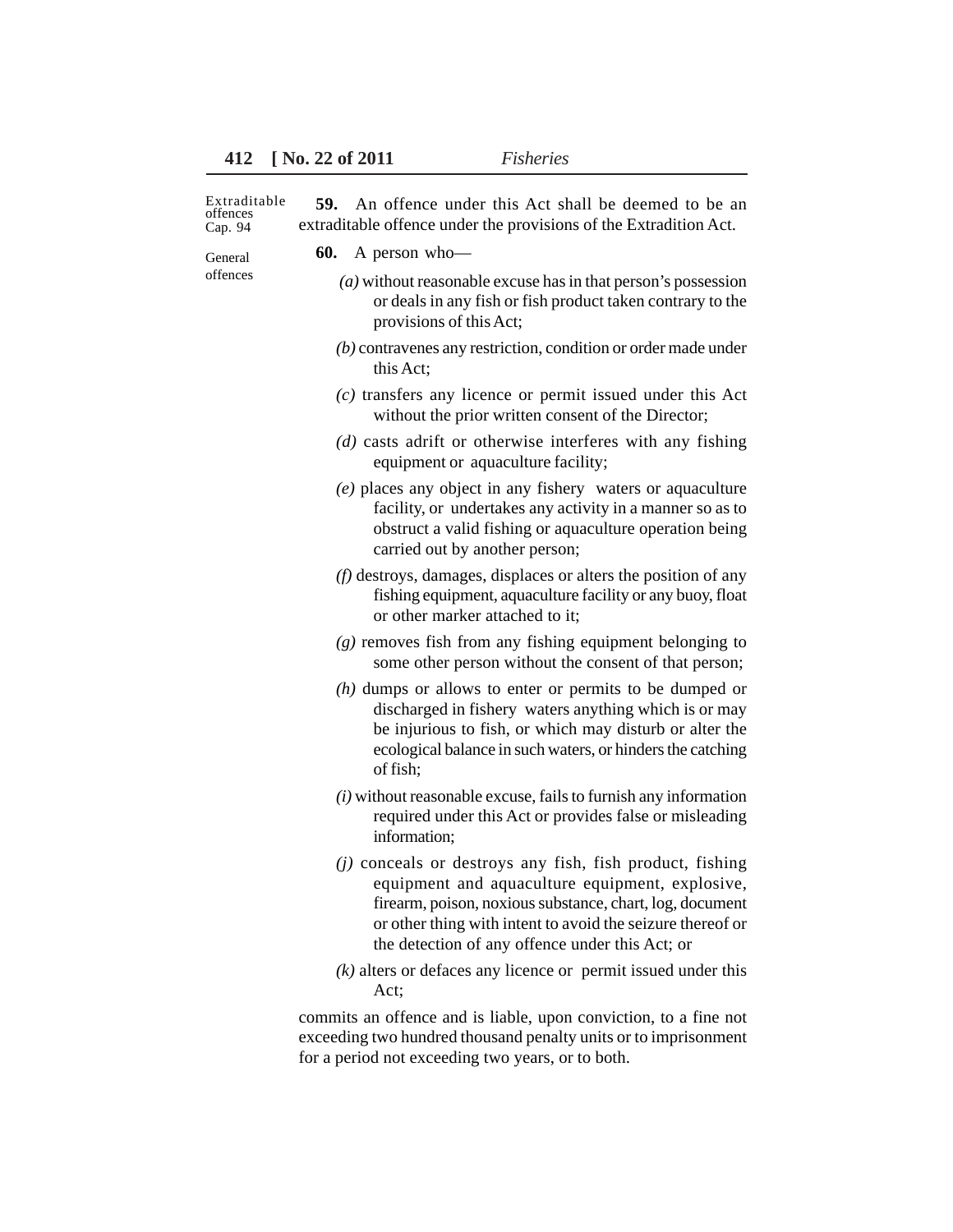**61.** A person who is convicted of an offence under the provisions of this Act is, unless some other penalty is specifically provided therefor, liable to a fine not exceeding one hundred thousand penalty units or to imprisonment for a period not exceeding one year, or to both.

**62.** Where an offence under this Act is committed by a body corporate or unincorporate body, every director or manager of the body corporate or unincorporate body shall be liable, upon conviction, as if the director or manager has personally committed the offence, unless the director or manager proves to the satisfaction of the court that the act constituting the offence was done without the knowledge, consent or connivance of the director or manager or that the director or manager took reasonable steps to prevent the commission of the offence.

**63.** (1) Upon the conviction of any person of an offence under this Act, the court may, in addition to any other penalty imposed, declare the fish, fish products, net, trap, line, poison, explosive, firearm, appliance or device or subject to subsections (2) to (8), any conveyance with which the offence was committed, or which was used in, or for the purpose of, or in relation to, or in connection with, the commission of the offence, to be forfeited to the State without compensation and shall order the same to be disposed of as the State considers fit.

(2) Where the prosecution requests a declaration of forfeiture in respect of any conveyance, the court shall make an order, to the effect that unless any person other than the convicted party claims, under this section, any right of ownership in the conveyance within three months of the date referred to in subsection (5), the prosecution may apply to the court, *ex parte,* for a declaration for forfeiture under subsection (1), and the court shall make the declaration.

(3) Upon the making of an order under subsection (2), the Director shall, within one month thereafter, cause to be published in the *Gazette* and in at least one daily newspaper of general circulation in the place where the offence was committed, a notice of the making of the order, which notice shall be in the prescribed form, or if no such form is prescribed, in a form approved by the court.

(4) If under any written law requiring the registration of any conveyance referred to in subsections (1) and (2), the conveyance is registered in Zambia in the name of any person other than the person convicted, the Director shall, within seven days after General penalty

Offences by body corporate or unincorporate body

Forfeiture provisions on conviction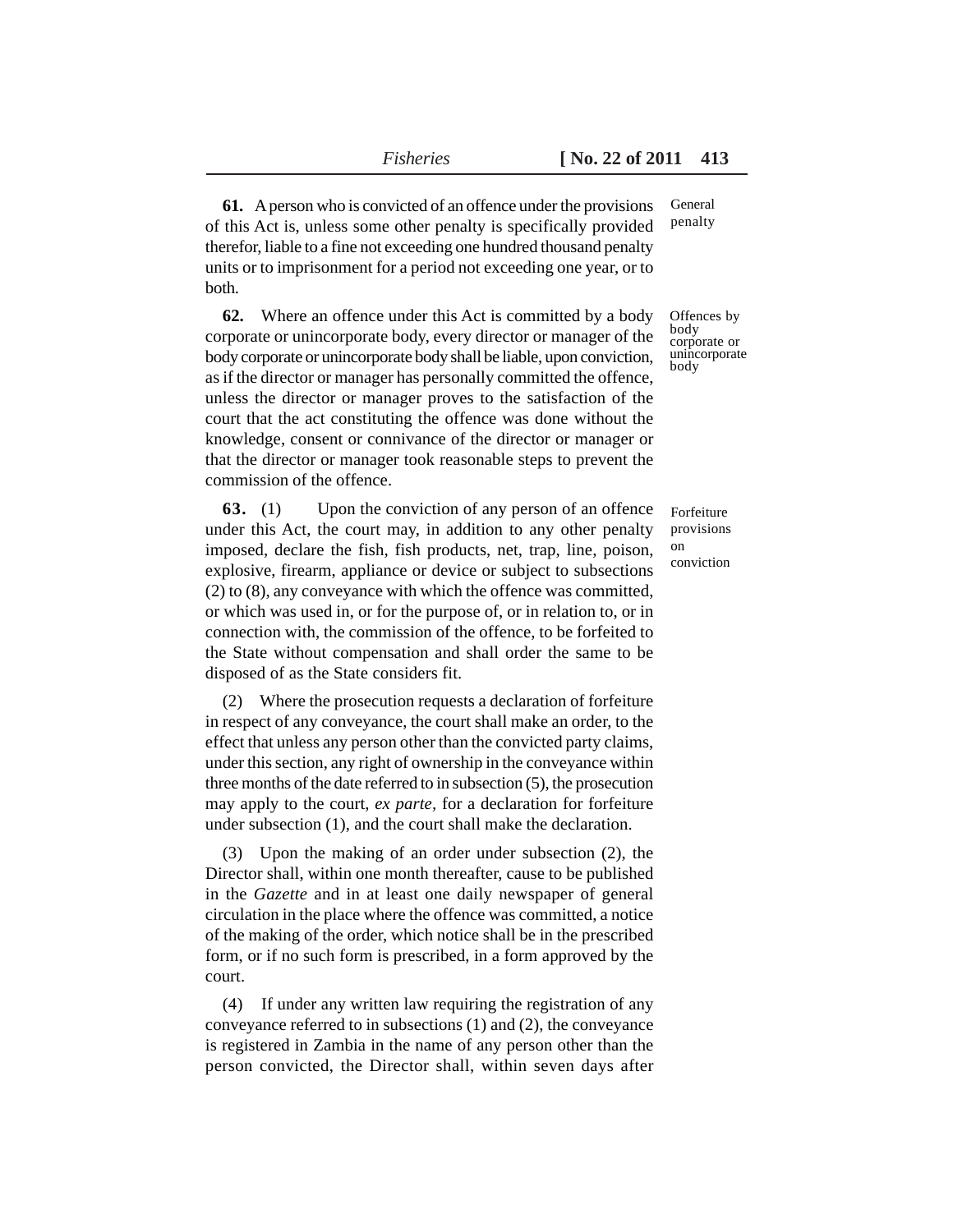publication of the notice in the *Gazette,* cause a copy to be sent by registered post in a sealed envelope addressed to the person at the address appearing on the register, and the registration of the letter shall be conclusive evidence of service of the notice upon such person.

(5) Any person who claims any right of a conveyance may, within three months after the making of the order referred to in subsection (2), serve upon the Director and lodge with the clerk of the court an application in writing for the discharge of the order setting out the claim of ownership in the conveyance, whereupon the clerk of the court shall fix a date, not less than one month after the lodgement of the application for a hearing and shall, within seven days after the lodgement, cause notice of the hearing of the application to be served upon the Director.

(6) In any proceedings brought under subsection (5), the burden of proof shall be on the applicant and no order discharging the order shall be made unless the applicant has adduced evidence and proved to the satisfaction of the court that the applicant was not in any way privy to the offence and that the conveyance was, at the time of the commission of the offence, being used for such purpose without the knowledge or consent of the applicant and without any negligent disregard on the part of the applicant, of its use by the convicted person.

(7) Where, upon an application made under subsection (5), the court is satisfied that the conveyance is owned jointly by the claimant and the convicted party, or is the subjectmatter of a hirepurchase agreement between the claimant and the convicted party, and the claimant has discharged the burden of proof referred to under subsection (6), the court shall declare forfeited all of the estate or interest of the convicted person in and to the conveyance, or all of the rights therein accrued to that person under the hire purchase agreement or pursuant to the Hire Purchase Act and order the estate, or interest or rights to be disposed of as the State may consider fit.

(8) Except with the consent of the State, any right vested in any claimant under any hirepurchase agreement or pursuant to the Hire Purchase Act to repossess any conveyance which is subject to an order made under subsection (2), shall be suspended pending the determination of any application brought under subsection (5), and in the event of the court declaring the rights therein accrued to the convicted party to be forfeited, the accrued right to repossess the conveyance shall not be exercisable against the State.

Cap. 399

Cap. 399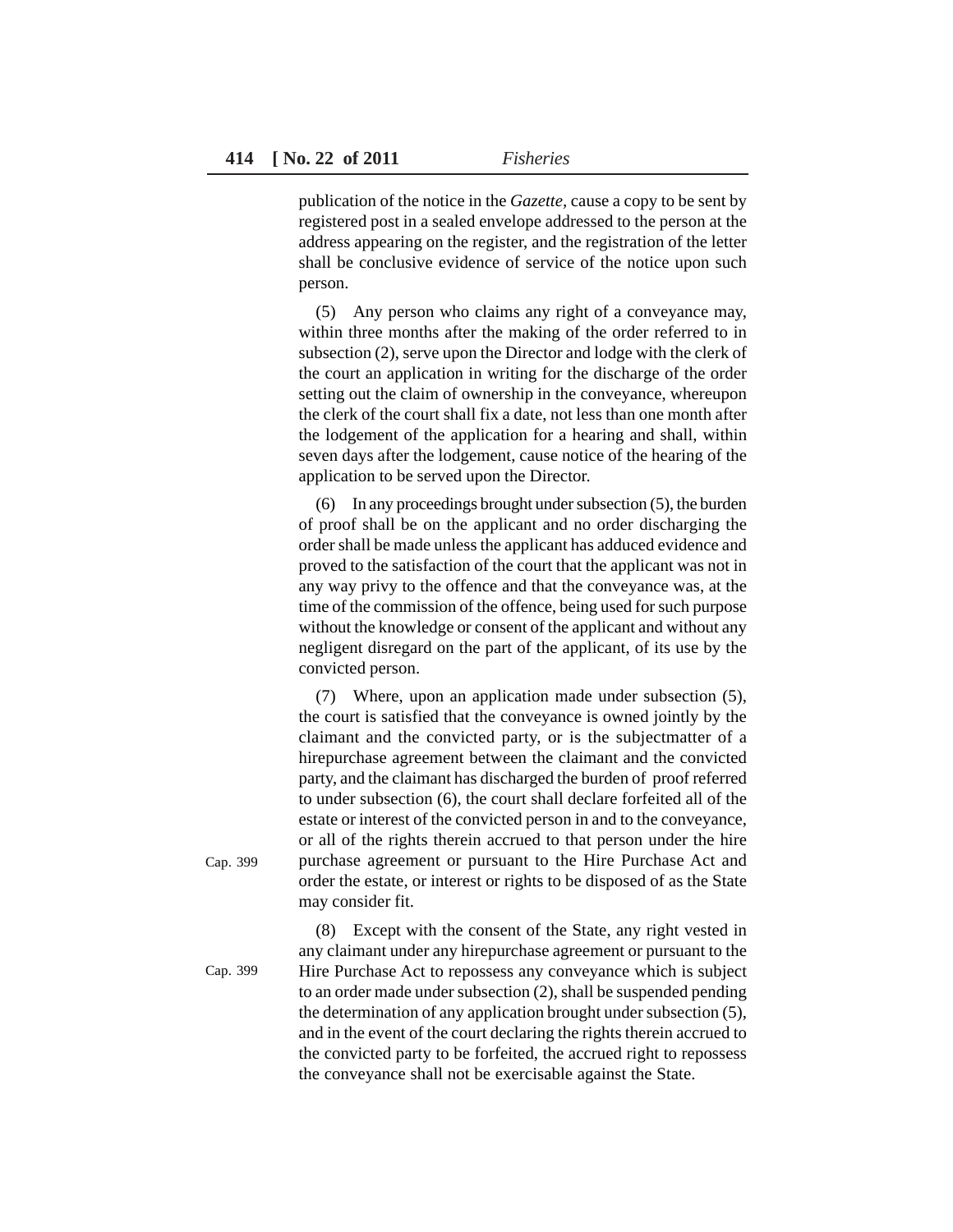| <b>64.</b> Where a person is convicted of an offence under this Act,<br>the court may order that any licence or permit held by such person<br>under the provisions of this Act be cancelled and that such person<br>shall not be issued with any further licence or permit for such period<br>not exceeding six months as it may deem fit. | Cancellation<br>of licence or<br>permit by<br>court order |
|--------------------------------------------------------------------------------------------------------------------------------------------------------------------------------------------------------------------------------------------------------------------------------------------------------------------------------------------|-----------------------------------------------------------|
| <b>65.</b> The Director or any authorised officer may, subject to the<br>directions of the Director of Public Prosecutions, conduct a<br>prosecution for an offence under this Act and shall for that purpose<br>have the powers of a prosecutor appointed under the National                                                              | Conduct of<br>prosecution<br>Act No. 34                   |
| Prosecution Authority Act, 2010.                                                                                                                                                                                                                                                                                                           | of 2010                                                   |
| 66.<br>Nothing contained in this Act shall affect the liability in<br>trespass of any person who enters upon the land of another person<br>for the purpose of fishing without the permission of the owner or<br>occupier thereof.                                                                                                          | Trespass<br>upon private<br>property                      |
| 67. (1) The Minister may, by statutory instrument, make<br>regulations for the better carrying into effect of the provisions of<br>this Act.                                                                                                                                                                                               | Regulations                                               |
| (2) Without prejudice to the generality of subsection (1),<br>regulations under that subsection may make provision for-                                                                                                                                                                                                                    |                                                           |
| $(a)$ anything which by this Act may or is required to be<br>prescribed;                                                                                                                                                                                                                                                                   |                                                           |
| $(b)$ the registration of boats used for commercial fishing;                                                                                                                                                                                                                                                                               |                                                           |
| (c) the procedure to be followed and the records to be kept<br>by a committee;                                                                                                                                                                                                                                                             |                                                           |
| $(d)$ the methods of fishing in any prescribed area;                                                                                                                                                                                                                                                                                       |                                                           |
| $(e)$ the control, management and improvement of any<br>commercial fishing area;                                                                                                                                                                                                                                                           |                                                           |
| $(f)$ the methods of curing, preserving, processing or storing of                                                                                                                                                                                                                                                                          |                                                           |
| fish at any commercial fishing area;                                                                                                                                                                                                                                                                                                       |                                                           |
| $(g)$ the fees to be paid for anything to be done under this Act;                                                                                                                                                                                                                                                                          |                                                           |
| $(h)$ the trade in and the sale and export of fish;                                                                                                                                                                                                                                                                                        |                                                           |
| $(i)$ the forms to be used for any application, permit, licence or<br>other document issued or kept under the provisions of<br>this Act:                                                                                                                                                                                                   |                                                           |
| $(j)$ the keeping of records of fish taken under licence or<br>removed from the Republic or exported;                                                                                                                                                                                                                                      |                                                           |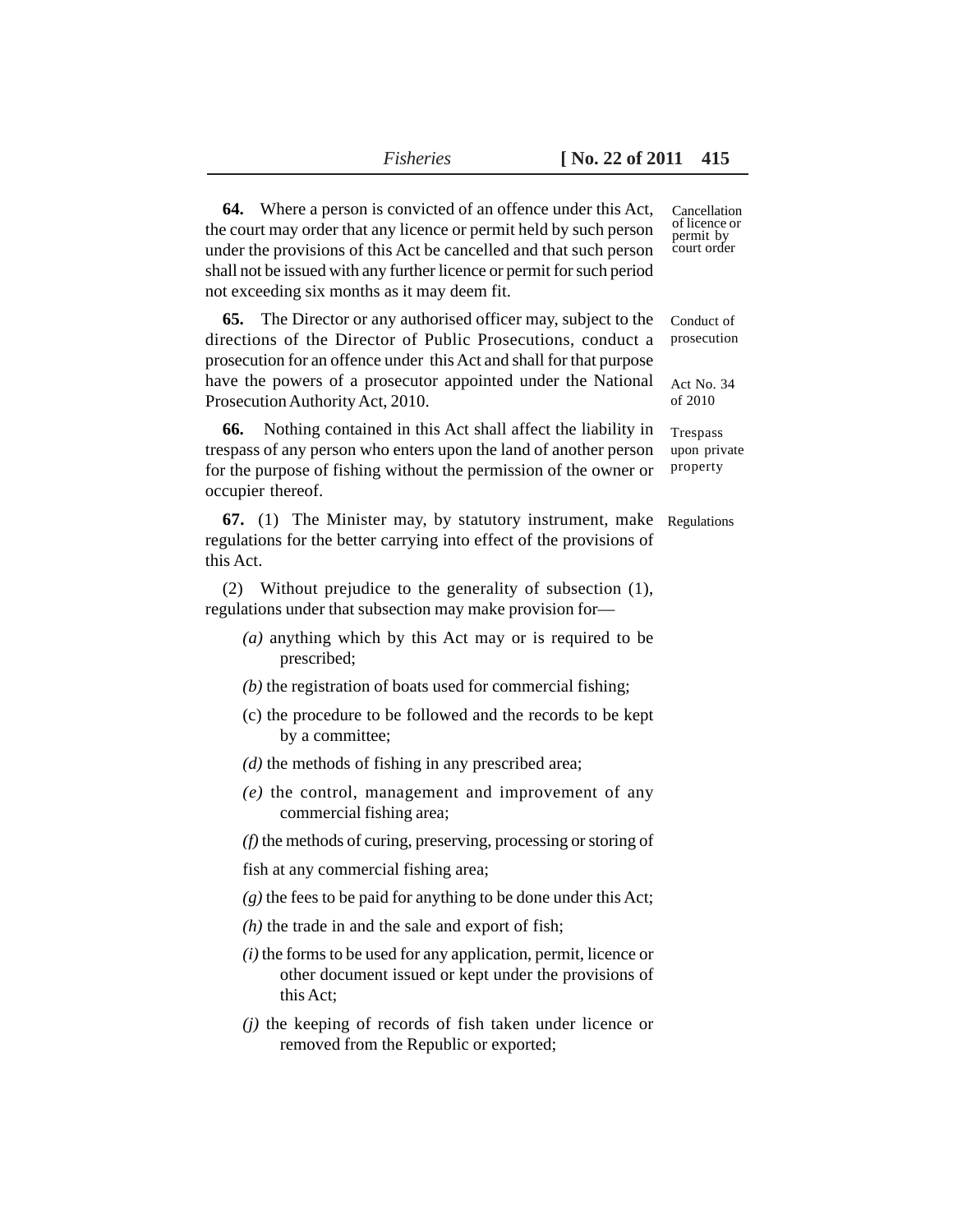*(k)* the regulation and control of aquaculture;

- *(l)* the regulation and control of aquaculture, sport fishing and fishing for ornamental purposes;
- *(m)* placing limits on the amounts of fish to be caught or the number of licences, permits or other document to be issued in respect of a fisheries management area;
- *(n)* the keeping of records or requiring the provision of statistical and other information relating to a fisheries management area by a committee or any person authorised to carry on any activity under this Act;
- *(o)* establishing and regulating community-based or other decentralised fisheries management and any aspect of their operation;
- *(p)* financial management and the granting or delegating of power to any person, class or group of persons to enforce or implement regulations relating to fisheries conservation and management;
- *(q)* the control, development and management of any fisheries management area including the development, establishment and implementation of integrated community projects among communities within fisheries management areas; and
- *(r)* making or giving any order or direction generally for the better carrying out of the purposes of this Act.

(3) Any regulations made under this section may provide that any person who contravenes or fails to comply with such regulations commits an offence under this Act and is liable, upon conviction, to a fine not exceeding three hundred thousand penalty units or to imprisonment for a period not exceeding three years, or to both.

Repeal of Cap. 200 Act No. 21 of 1974

**68.** (1) The Fisheries Act, 1974, is hereby repealed.

(2) Notwithstanding subsection (1), any permit or licence issued under the repealed Act shall be valid for a period of six months after which the holder thereof shall apply for a permit or licence, as the case may be, in accordance with the provisions of this Act.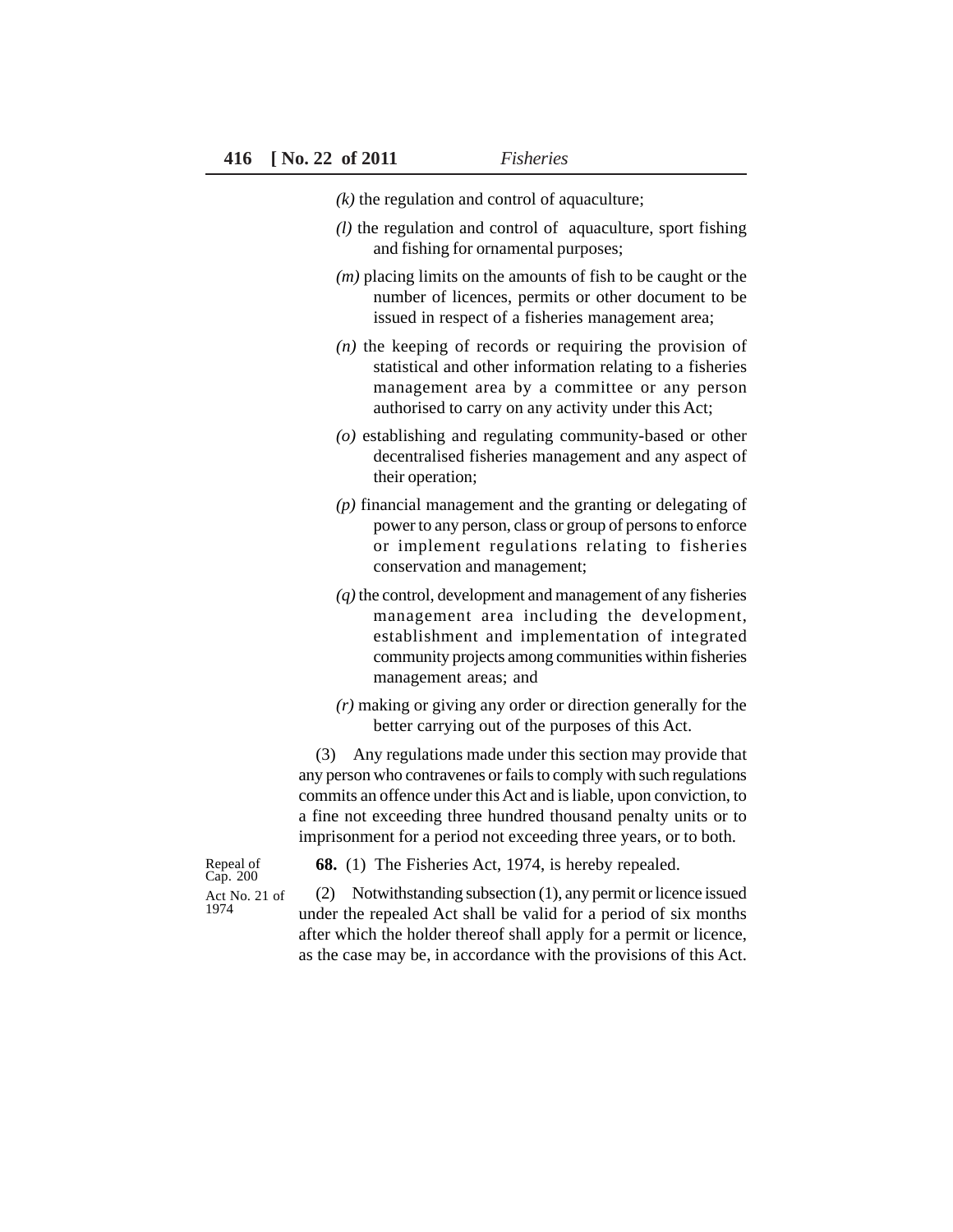#### **SCHEDULE**

#### *(Section 29(8))*

#### **ADMINISTRATION**

**1.** (1) Subject to the other provisions of this Act, a committee may regulate its own procedure.

Proceedings of committee

(2) A committee shall meet for the transaction of business at such places and at such times as the Chairperson may determine:

> Provided that the first meeting of a committee shall be called by notice given and at a place determined by the Director.

(3) Upon giving notice of not less than fourteen days, a meeting of a committee may be called by the Chairperson and shall be called if not less than one- third of the members so request in writing:

> Provided that if the urgency of any particular matter does not permit the giving of such notice, a special meeting may be called upon giving a shorter notice.

(4) The quorum at any meeting of a committee shall be seven members.

- (5) There shall preside at any meeting of a committee—
	- *(a)* the Chairperson;
	- *(b)* in the absence of the Chairperson, the Vice-Chairperson; or
	- *(c)* in the absence of both the Chairperson and the Vice-Chairperson, such member as the members present may elect from amongst their number for the purpose of that meeting.

(6) A decision of a committee on any question shall be by a majority of the members present and voting at the meeting and, in the event of an equality of votes, the person presiding at the meeting shall have a casting vote in addition to the deliberative vote.

(7) A committee may invite any person whose presence in its opinion is desirable to attend and to participate in the deliberations of a meeting of the committee but such person shall have no vote.

(8) The validity of any proceedings, act or decision of a committee shall not be affected by any vacancy in the membership of the committee or by any defect in the appointment of any member or by reason that any person not entitled so to do, took part in the proceedings.